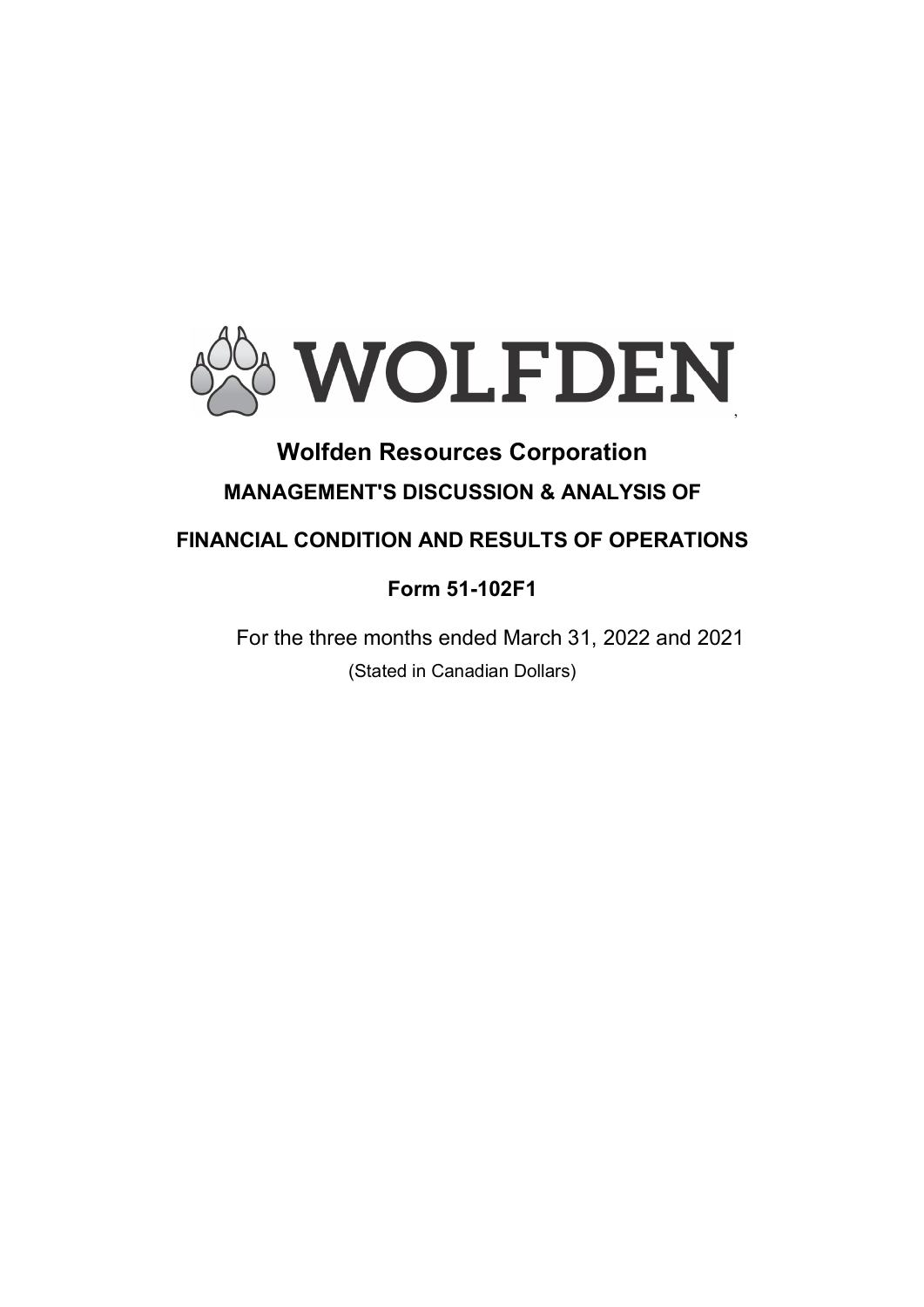

# Date of Report: May 27, 2022

# General

The following Management's Discussion and Analysis ("MD&A") of Wolfden Resources Corporation should be read in conjunction with the consolidated financial statements for the three months ended March 31, 2022 with a comparative period for the three months ended March 31, 2021 and the notes thereto. The Corporation's consolidated financial statements have been prepared in accordance with International Financial Reporting Standards ("IFRS"). Unless otherwise stated, all amounts discussed herein are denominated in Canadian dollars. This MD&A was prepared as of May 27, 2022 and all information is current as of such date. Readers are encouraged to read the Corporation's public information filings on SEDAR at www.sedar.com.

This discussion provides management's analysis of Wolfden's historical financial and operating results and provides estimates of Wolfden's future financial and operating performance based on information currently available. Actual results will vary from estimates and the variances may be significant. Readers should be aware that historical results are not necessarily indicative of future performance.

Certain information set forth in this MD&A, including management's assessment of the Corporation's future plans and operations, contains forward-looking statements. By their nature, forward-looking statements are subject to numerous risks and uncertainties, some of which are beyond the Corporation's control, including the impact of general economic conditions, industry conditions, volatility of commodity prices, currency fluctuations, imprecision of reserve estimates, environmental risks, competition, from other industry participants, the lack of availability of qualified personnel or management, stock market volatility and ability to access sufficient capital from internal and external sources. Readers are cautioned that the assumptions used in the preparation of such information, although considered reasonable at the time of preparation, may prove to be inaccurate and, as such, reliance should not be placed on forward-looking statements. Wolfden's actual results, performance or achievement could differ materially from those expressed in, or implied by, these forward-looking statements and, accordingly, no assurance can be given that any of the events anticipated by the forward-looking statements will transpire or occur, or if any of them do so, what benefits, if any, that Wolfden will derive there from. Wolfden disclaims any intention or obligation to update or revise any forward-looking statements, whether as a result of new information, future events or otherwise except as required by applicable law.

## Corporate Overview

Wolfden Resources Corporation (the "Corporation" or "Wolfden") was incorporated under the laws of the Province of Ontario on August 12, 2009.

On October 18, 2012 the Corporation completed its initial public offering and received approval from the TSX Venture Exchange to list its common shares on the TSX-V as a Tier 1 Mining Issuer and began trading under the symbol WLF.

# Quarterly Operational Highlights

# Quarterly Operational Highlights

Wolfden Resources Corporation is engaged in the exploration and development of mineral properties in North America. Its principal focus is on advancing its wholly owned high-grade (Zn, Pb, Cu, Ag, Au) VMS Pickett Mountain Project in Maine, USA (the "Project"). Located close to excellent infrastructure, the Corporation plans to complete sufficient exploration, definition and expansion drilling and various technical studies in order to demonstrate the economic potential for an underground mining scenario on the Project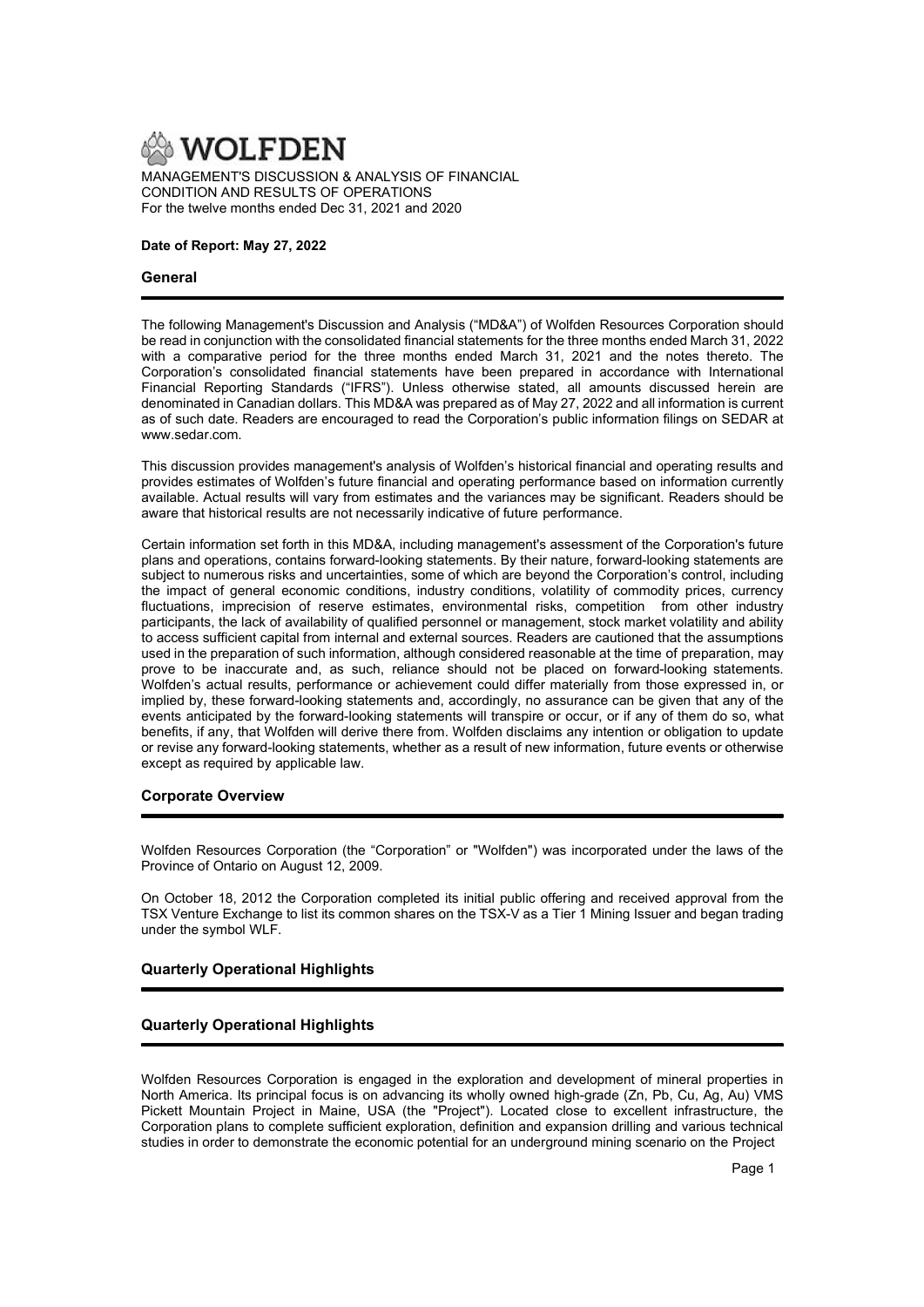

For the three months ended March 31, 2022 and 2021

# Exploration and Field Work

Exploration work during the period included a drill program at Rice Island, the filing of the intial qualified mineral resource estimate for Nickel Island and the release of drill results for the Big Silver project in Maine and the silver projects in New Brunswick.

# Pickett Mountain – Maine

 $\overline{a}$ 

Efforts during the quarter were mostly focused the preparation an alternative rezoning application to be filed with the Land Use and Planning Commission in Maine in 2022.

# Pickett Mt Mineral Resource Estimate

| NOVEMBER 17, 2021 - MINERAL RESOURCE STATEMENT                                             |  |  |  |  |  |  |       |  |  |
|--------------------------------------------------------------------------------------------|--|--|--|--|--|--|-------|--|--|
| % Zn<br>% Cu<br>% Pb<br>g/t Ag<br>% ZnEa<br>a/t Au<br><b>Density</b><br>Category<br>Tonnes |  |  |  |  |  |  |       |  |  |
| 2.724.000<br>3.83<br>1.22<br>8.91<br>Indicated<br>97.2<br>3.84<br>0.8                      |  |  |  |  |  |  | 17.72 |  |  |
| 3.83<br>105.4<br>3.593.600<br>9.27<br>1.00<br>3.81<br>0.7<br>17.65<br>Inferred             |  |  |  |  |  |  |       |  |  |

The updated mineral resource estimate has been prepared, supervised, and reviewed by an Independent qualified person ("QP") Finley Bakker, P. Geo. of A-Z Mining Consultants and has an effective date of November 17, 2021. The estimate methodology, parameters and metal prices utilized remain largely unchanged from the September 14, 2020 mineral resource statement and therefore the Corporation does not intend to file an updated technical report. The Mineral Resource estimate was classified into indicated and inferred categories in accordance with CIM Definition Standards on Mineral Resources and Reserves adopted by the CIM Council on May 10, 2014.

A number of potential cut-off grades for Zinc Equivalent were calculated for each resource category as represented in the sensitivity tables below. The tonnage and grade are robust over the intervals chosen. A 7% Zinc Equivalent cut-off was considered to be conservative until further technical studies have been completed.

| SENSITIVITY TO CUT-OFF GRADES - INDICATED MINERAL RESOURCE - November 17, 2021 |           |      |        |      |        |        |                |        |
|--------------------------------------------------------------------------------|-----------|------|--------|------|--------|--------|----------------|--------|
| % ZnEq<br><b>Cut-off</b><br>Grade                                              | Tonnes    | % Zn | $%$ Pb | % Cu | g/t Ag | g/t Au | <b>Density</b> | % ZnEq |
| 3 % ZnEq                                                                       | 5,539,000 | 5.25 | 2.22   | 0.92 | 64.0   | 0.6    | 3.85           | 11.12  |
| 4 % ZnEa                                                                       | 4,723,000 | 5.95 | 2.52   | 0.99 | 71.2   | 0.6    | 3.84           | 12.44  |
| 5 % ZnEa                                                                       | 3,752,000 | 7.10 | 3.02   | 1.09 | 81.5   | 0.7    | 3.83           | 14.50  |
| 7 % ZnEa                                                                       | 2,724,000 | 8.91 | 3.83   | 1.22 | 97.2   | 0.8    | 3.84           | 17.72  |
| 9 % ZnEa                                                                       | 2,393,000 | 9.69 | 4.17   | 1.28 | 103.9  | 0.9    | 3.84           | 19.08  |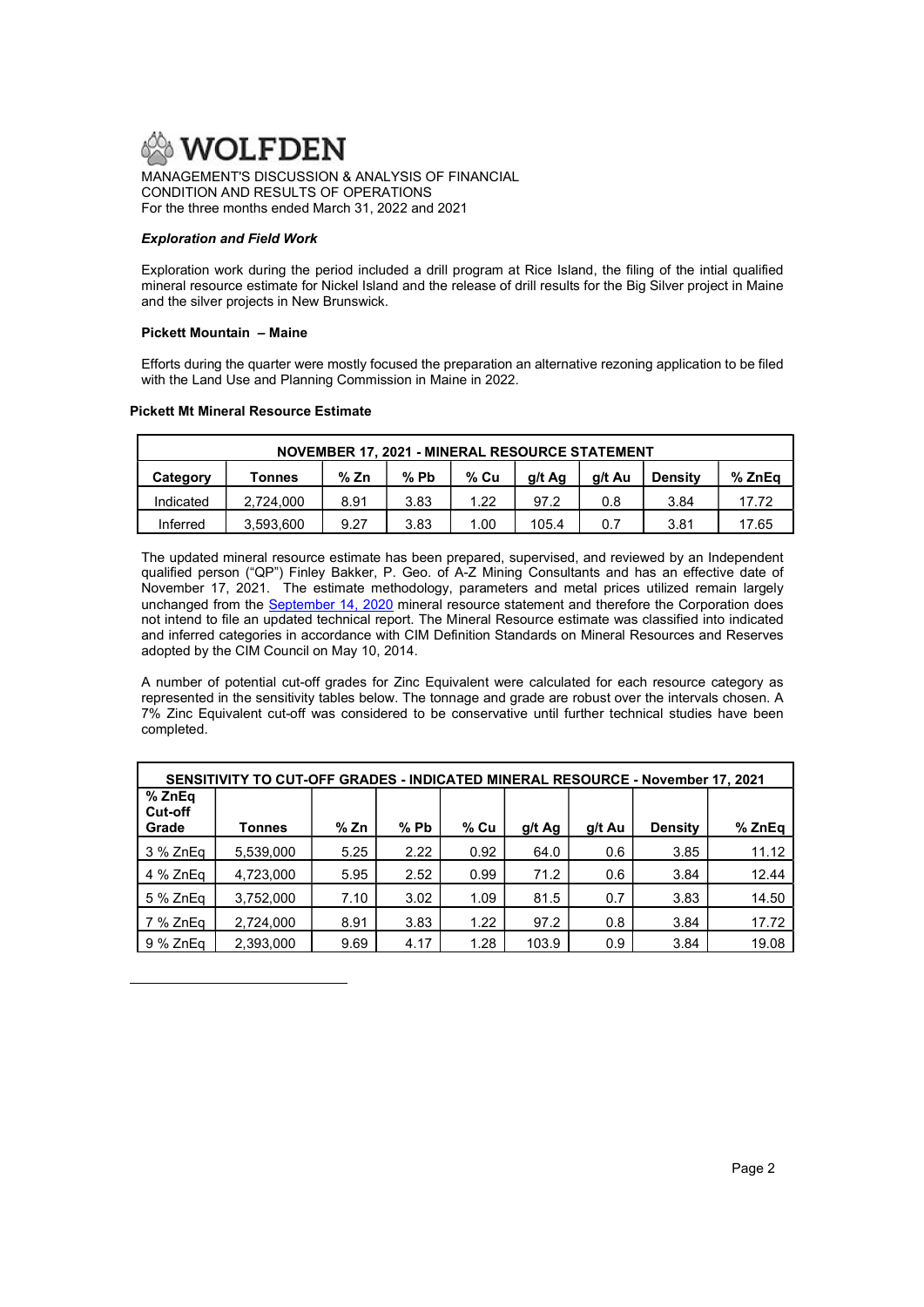

| SENSITIVITY TO CUT-OFF GRADES - INFERRED MINERAL RESOURCE - November 17, 2021 |           |       |        |        |        |        |                |        |
|-------------------------------------------------------------------------------|-----------|-------|--------|--------|--------|--------|----------------|--------|
| % ZnEq<br>Cut-off<br>Grade                                                    | Tonnes    | % Zn  | $%$ Pb | $%$ Cu | g/t Ag | g/t Au | <b>Density</b> | % ZnEq |
| 3 % ZnEq                                                                      | 6,471,000 | 5.88  | 2.42   | 0.82   | 71.7   | 0.6    | 3.83           | 11.83  |
| 4 % ZnEa                                                                      | 5.426.000 | 6.79  | 2.79   | 0.87   | 81.9   | 0.6    | 3.81           | 13.44  |
| 5 % ZnEq                                                                      | 4,479,000 | 7.90  | 3.25   | 0.92   | 93.5   | 0.7    | 3.79           | 15.33  |
| 7 % ZnEq                                                                      | 3,593,000 | 9.27  | 3.83   | 1.00   | 105.4  | 0.7    | 3.81           | 17.65  |
| 9 % ZnEq                                                                      | 3,003,000 | 10.46 | 4.32   | 1.05   | 114.2  | 0.8    | 3.82           | 19.57  |

# Mineral Resource Estimate Parameters and Assumptions

- Indicated Resources were estimated using a maximum distance of 25 metres from a drill hole and meeting a single hole minimum.
- Inferred Resources were estimated utilizing a no hole minimum and using a minimum of 25 metres and maximum of 200 metres from a drill hole in the East and West Lenses and 50 metres in the Footwall Lens. Limited drilling has occurred in the Footwall lens and due to the narrow high-grade nature of the mineralization, a smaller area of influence was utilized.
- The MRE encompasses 3 mineralized massive sulphide lenses.
- The database is comprised of 204 drill holes including 7,030 samples; of these approximately 1,417 samples were utilized in the estimate.
- Grade capping was not utilized as it was noted that the general uniformity of grade was fairly consistent with no significant outliers in the assay results.
- The specific gravities used in the MRE were based on a total of 549 physically measured specific gravities within the mineralized lenses.

# Future Work

Wolfden plans to continue to work with the regulatory authorities of Maine to secure the required approvals to develop the project as an underground mining operation. In order to upgrade the inferred resource, a limited infill drill program with a 25 m by 25 m pattern is required in each lens to confirm if the current 50 by 50 metre drill pattern is sufficient.

## Pickett Mountain Preliminary Economic Assessment

On November 2, 2020, the Corporation filed on SEDAR an independent technical report entitled "National Instrument 43-101 Technical Report, Preliminary Economic Assessment Pickett Mountain Project, Penobscot County, Maine, USA" with an effective date of September 14, 2020 . Highlights of the economic study were previously announced by the Corporation in a news release dated September 14, 2020. Much of the work in this PEA was previously used and further refined from the rezoning petition that was filed in January 2020. Metal prices and the mineral resources have increased from those used in the 2020 PEA and could have positive and material impact on the already positive economics of the project.

# Highlights of the 2020 PEA Base Case Financial Model are as follows:

- 37% After-tax IRR
- US\$ 198 million After-tax NPV8% to Wolfden
- US\$ 147 million initial capital expenditure including a 20% contingency and closure costs
- 2.4 year Payback
- 0.38 \$/lb Zinc AISC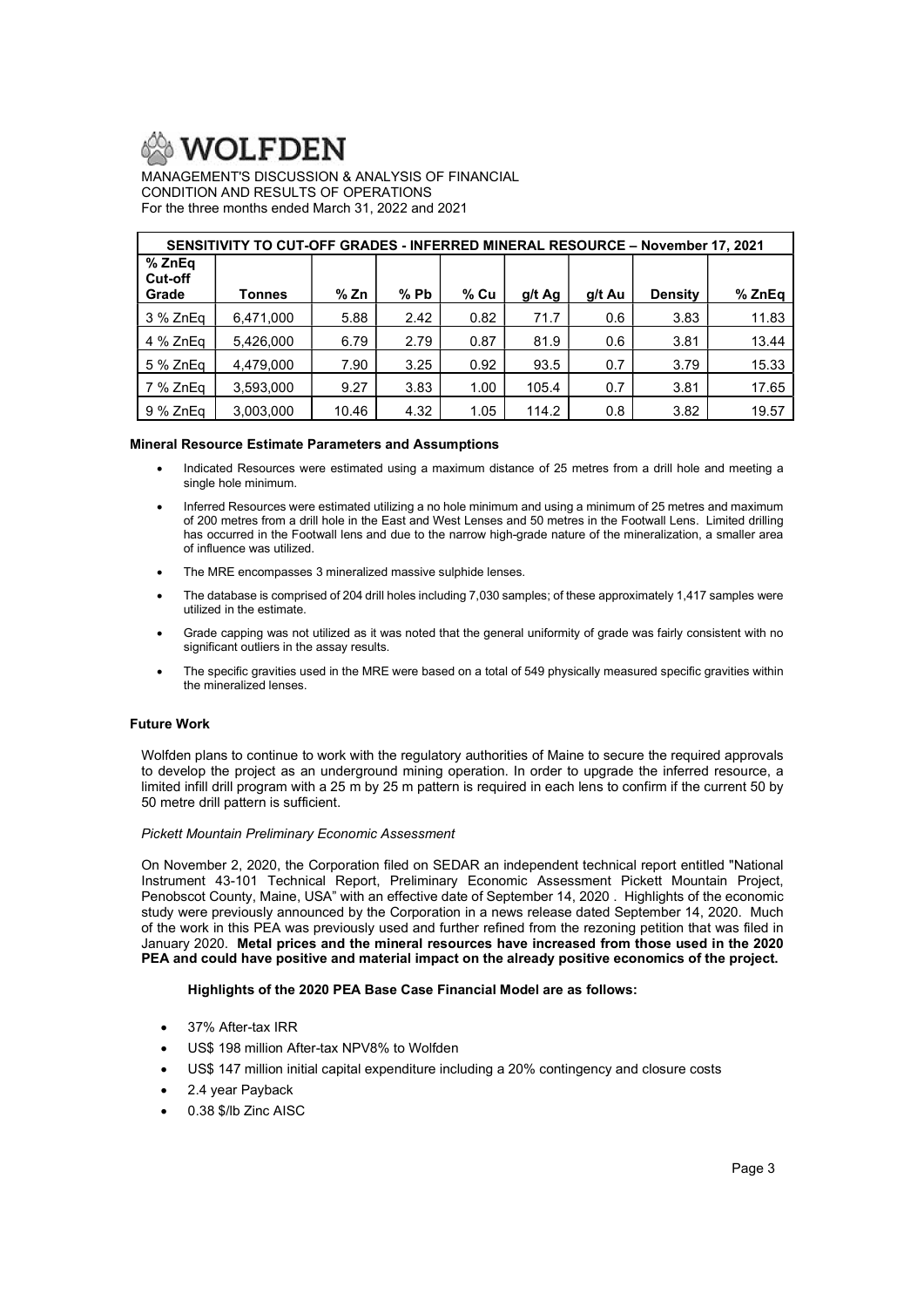

#### Note: The PEA financial model used 2020 consensus metal prices assumptions of \$1.15/lb Zinc, \$1.00/lb Lead, \$3.00/lb Copper, \$18.00/oz Silver and \$1,500/oz Gold.

Mineral Resources used in the PEA Mine Plan

The mineral resource used in the PEA includes indicated and inferred resources and is a restatement of the January 7, 2019 mineral resource statement using a 7% cutoff grade (or an NSR value of \$139/t) rather than the previous 9% cutoff grade (\$178/t NSR). The same methodology used in the 2019 estimate was applied to the updated estimate where the metal prices were not updated (to those used in the PEA financial model) and no additional information was either included or excluded. Infill drill results since the 2019 resource estimate are expected to upgrade the mineral resource and could potentially lead to an increase.

# Pickett Mt. Mineral Resource Statement as of September 14, 2020

|                    | Tonnesi   | Zn %l      | $Pb \, \%$ | Cu %l | Ag g/t | Au g/t |      | Densityl ZnEa % |
|--------------------|-----------|------------|------------|-------|--------|--------|------|-----------------|
| Indicated Resource | 2.177,000 | 9.25       | 3.68l      |       | 96.4   | 0.91   | 3.98 | 18.23           |
| Inferred Resource  | 2.294.000 | 791<br>9.7 | 3.88l      | 15    | 101.1  | 0.91   | 3.99 | 18.62           |

The mineral resources were estimated using the metal prices of US\$1.20/lb Zn, \$2.50/lb Cu, \$1.00/lb Pb, \$16.00/oz Ag, and \$1,200/oz/Au, using a 7% cutoff grade that equates to an NSR cut-off of \$139/tonne at the same metal prices. An average recovery of 75% for all metals was assumed. A 10% mining dilution at zero grade was only added to the financial model which also used different metal prices.

# Big Silver – Maine

Drill results from the 8 hole, 1,750 metre Fall 2021 drill program were released during the quarter.

Highlights of the drill results include:

- 173.3 g/t AgEq over 50.1 metres from 67.9 metres in hole PB21-02
- 217.1 g/t AgEq over 42.9 metres from 116.2 metres in hole PB21-03
- 123.6 g/t AgEq over 36.7 metres from 67.2 metres in hole PB21-05

Notes: 1) True widths are estimated at 70% of hole length shown. 2) Silver Equivalent grades (AgEq) was calculated using metal prices of \$20/oz silver, \$1.25/lb zinc and \$1.00/lb lead. AgEq = Ag g/t + (Zn% x 42.8) + (Pb% x 34.2). No assumed metallurgical recoveries were included in the AgEq calculation as no metallurgical testing has been completed to date.

The core of the Big Silver Project is a 1,500 m by 2,000 m area of historic silver, zinc, lead, copper and gold mineralization with historic drill intercepts including 530.2 g/t AgEq over 15.2 metres and 14.63 g/t Au and 1.07% Cu over 7.0 metres. The high precious-metal polymetallic mineralization is hosted by sediments, mafic volcanics/intrusions and hydrothermal breccias. Wolfden's objective was to confirm and expand on the historic results utilizing several techniques including drilling, soil sampling, an induced polarization and ground magnetic geophysical surveys. Wolfden's work has defined and expanded the footprint of the mineralized zones with the new data providing context and prioritized target areas for future drill programs

The grade and size implications of this silver rich mineralization system is encouraging and its coincidence with recently defined soil and geophysics anomalies. The goal has been to discover and delineate an underground resource of 20 million tonnes or more, which appears achievable with this type of mineralized system. The hydrothermal system appears to very strong, well-endowed and both structurally and stratigraphy controlled. Further testing would focus on two principle emerging trends that have not been well explored and include a series of new buried geophysical targets.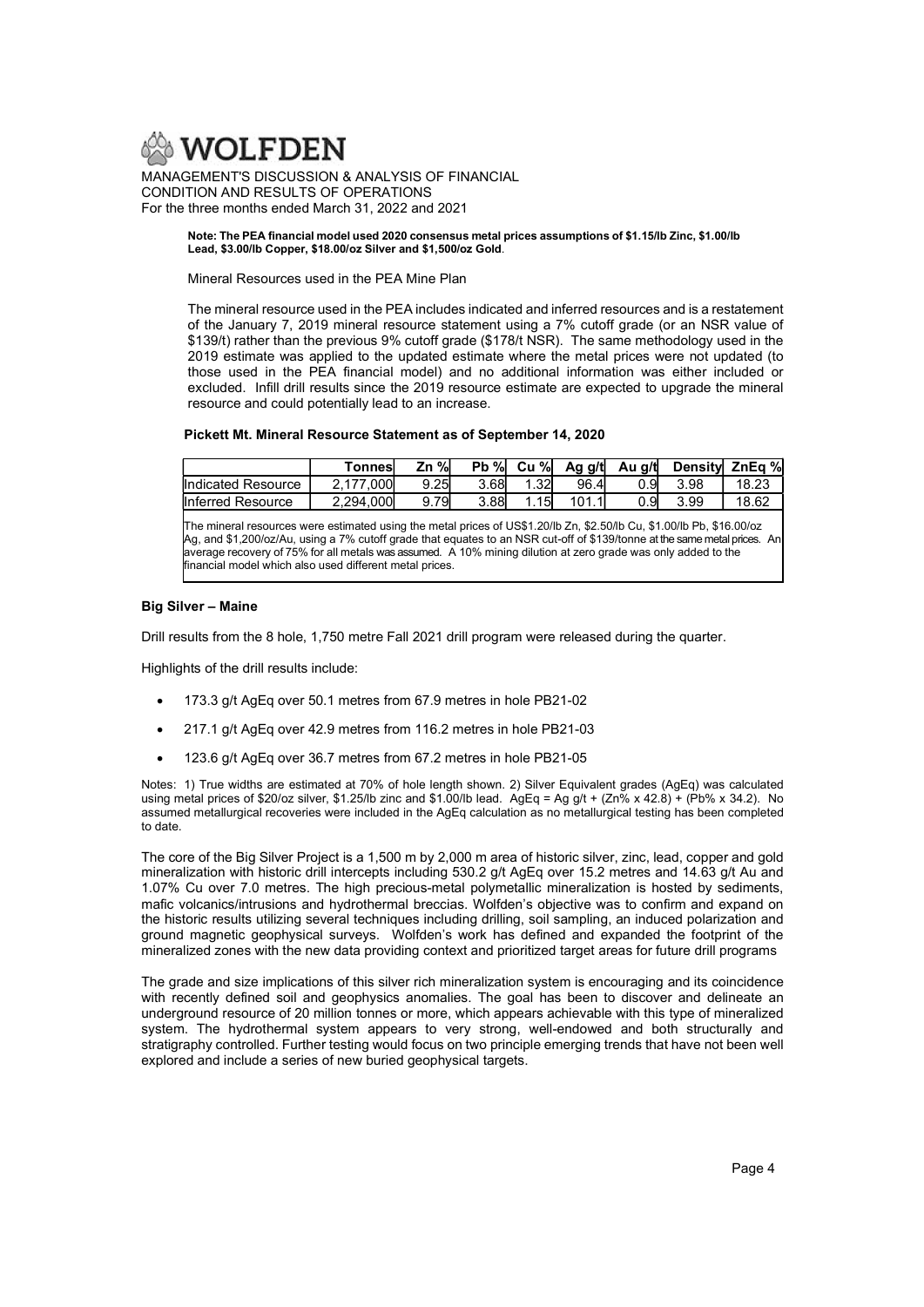

CONDITION AND RESULTS OF OPERATIONS For the three months ended March 31, 2022 and 2021

## Silver Projects – New Brunswick

Planning for a 2022 summer program continued on the California Lake, Bear Creek and Restigouche silver prospects including trenching over at least 6, km-long, north to northwest-trending soil anomalies, soil sampling, potential induced polarization (IP) surveys and any follow-up drilling.

# Rice Island – Manitoba

The Rice Island Ni-Cu-Co-PGE sulphide deposit is comprised of a U-shaped 'keel' and 'feeder' dyke of higher-grade mineralization where an initial NI43-101 compliant mineral resources estimate was released on December 13, 2021.

# Rice Island Mineral Resource Estimate Summary:

| <b>DECEMBER 13, 2021 - UNDERGROUND MINERAL RESOURCE ESTIMATE</b> |           |      |      |      |      |      |      |      |             |
|------------------------------------------------------------------|-----------|------|------|------|------|------|------|------|-------------|
| <b>Classification</b>                                            | Tonnage   | Ni   | Cu   | Au   | Pt   | Pd   | Сo   | NiEa | <b>NiEa</b> |
|                                                                  | tonnes    | $\%$ | $\%$ | g/t  | q/t  | g/t  | $\%$ | $\%$ | tonnes      |
| Indicated                                                        | 4,293,000 | 0.74 | 0.49 | 0.06 | 0.02 | 0.03 | 0.03 | 1.11 | 47.700      |
| Inferred                                                         | 3,395,000 | 0.55 | 0.37 | 0.09 | 0.02 | 0.04 | 0.04 | 0.89 | 30.300      |

- 1. NiEq was calculated using metal prices of US\$7.50/lb nickel, US\$3.50/lb copper, US\$24 per pound cobalt, US\$1,700/oz gold, US\$1,000/oz platinum and US\$2,100/oz palladium. NiEq% = Ni% + (Cu% x 0.467) + (Co% x 3.200) + (Au  $q/t \times 0.331$ ) + (Pt  $q/t \times 0.194$ ) + (Pd  $q/t \times 0.408$ ). An assumed metallurgical recovery of 85% was used in the Mineral Resource Estimate and is therefore incorporated into the NiEq% value calculation.
- 2. Underground Mineral Resources were calculated using a 0.5% NiEq cut-off after an estimated process recovery of 85% using a nickel price of US\$7.50/lb, an exchange rate US\$:C\$ of 0.78, mining cost of C\$65/t, processing cost of C\$20/t and G&A cost of C\$5/t.
- 3. The Mineral Resource Estimate was prepared, supervised, and reviewed by Independent Qualified Persons ("QPs") Yungang Wu, P.Geo., Eugene Puritch, P.Eng. and David Barga, P.Geo. of P&E Mining Consultants Inc. with an effective date of December 13, 2021

The Corporation completed ground geophysical surveys during the fourth quarter over two other Rice Island like, gabbro-hosted nickel bearing targets in advance of the Q1 2022 drill program. A moderate strength conductivce anomaly was adjacent to the Eureka nickel occurrence, located 5.3 km south of the Rice Island Deposit. No conductivce zones were identified over the Fly Lake nickel occurrence, possibly due to the effect of a power line that passes over or close to the occurrence. The Fly Lake nickel occurrence is located 7.3 km northeast of the Rice Island Deposit.

The 2022 drill program was designed to test for further expansion of the Keel and Feeder Zones down plunge and the Eureka nickel occurrence. A total of eight holes were completed totalling 2,654 metres including two holes totalling 245 metres completed over the Eureka occurrence. Assay results are pending.

Follow-up summer work will include mapping, prospecting and soil sampling over the Fly Lake and Eureka nickel occurrences.

## Nickel Island – Manitoba

Similar to Rice Island, modeling and independent consultant work was completed in advance of an intial NI43-101 compliant resource estimate for Nickel Island of 8.5 million tonnes @ 0.86% NiEq, that was released on January 10, 2022. NiEq was calculated using metal prices of US\$7.50/lb nickel and US\$3.50/lb copper. NiEq% = Ni% + (Cu% x 0.467). An assumed metallurgical recovery of 85% was used in the Mineral Resource Estimate and is therefore incorporated into the NiEq% value calculation. Underground Mineral Resources were calculated using a 0.5% NiEq cut-off after an estimated process recovery of 85% using a nickel price of US\$7.50/lb, an exchange rate US\$:C\$ of 0.78, mining cost of C\$65/t, processing cost of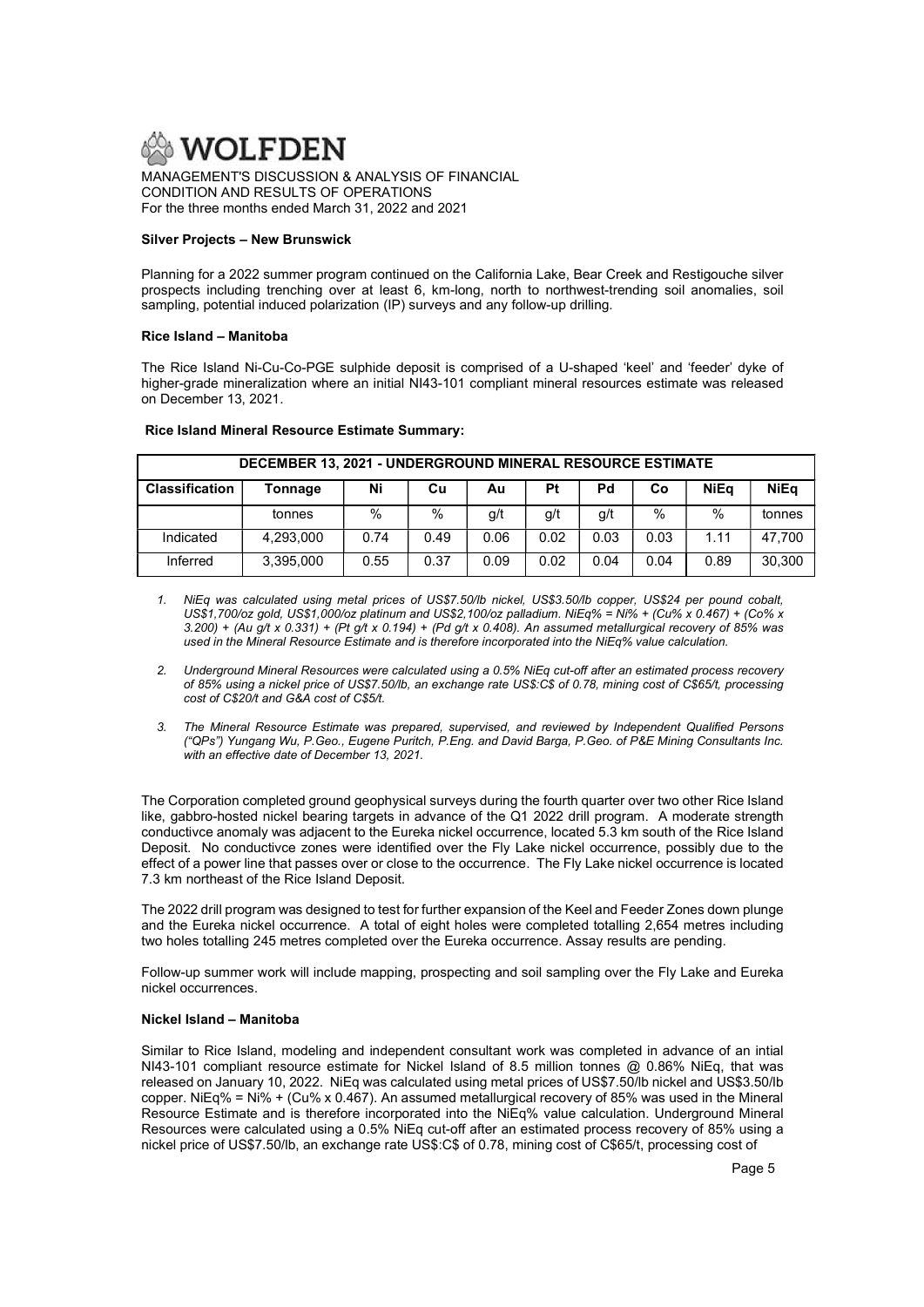

C\$20/t and G&A cost of C\$5/t. The Nickel Island Mineral Resource Estimate was prepared, supervised, and reviewed by Independent Qualified Persons of P&E Mining Consultants Inc. with an effective date of January 3, 2022.

The Company had applied for a grant from the Manitoba Government Mineral Development Fund to advance the Nickel Island as well, which was returned with a favorable response. The program, had to be deferreduntil to 2022, for logistical reasons and plans to reapply for a similar grant in 2022 or request those funds be redirected toward another drill program at Rice Island in the 2022/23 winter season. The next program at Nickel Island includes a ground geophysical survey to be followed-up with a diamond drill program pending the positive outcome of a demonstration drill program to the neighboring First Nations community. Planning and dialogue for these programs remains ongoing.

In Q1, 2022, Wolfden acquired most of the reduced ( $\sim$  10 cm of core retained for every 3 metres of core) core for the Nickel Island Project. A few holes, with pieces of reduced core, were assayed as part of the resource estimate. The results exhibited better than expected values of palladium and platinum that averaged 0.72 g/t and 0.21 g/t, respectively in 11 samples, that averaged 2.32% Ni and with highs of 0.15 g/t Au, 2.72 g/t Pd, 0.67 g/t Pt and 0.08% Co in a sample that returned 7.43% Ni and 0.49% Cu. The addition of these un-assayed metals could represent some significant upside to the potential economic importance of the deposit and any extensions. The next drill program will include analysis for these metals.

The reduced core will be re-logged and re-sampled in order to better document the geology and grades of the mineralized zones.

# Results of Operations

The following table provides selected financial information and should be read in conjunction with the Corporation's audited financial statements for the periods below.

|                                         | Year ended<br>December 31,<br>2021<br>\$ | Year ended<br>December 31.<br>2020<br>\$ | Year ended<br>December 31.<br>2019<br>\$ |
|-----------------------------------------|------------------------------------------|------------------------------------------|------------------------------------------|
| <b>Operations</b>                       |                                          |                                          |                                          |
| Other Income                            | 233.316                                  | 3.140.880                                | 1.183.436                                |
| Loss for the year                       | (4,633,983)                              | (624, 185)                               | (2,319,881)                              |
| Comprehensive loss for the year         | (4,661,341)                              | (627, 534)                               | (2,407,567)                              |
| Basic and diluted loss per share        | (0.03)                                   | (0.00)                                   | (0.02)                                   |
| <b>Balance Sheet</b><br>Working capital | 3,070,037                                | 544.146                                  | 790,117                                  |
| Total assets                            | 3,302,880                                | 1,000,993                                | 1,074,987                                |
| <b>Total liabilities</b>                | (232,843)                                | (455,837)                                | (283,502)                                |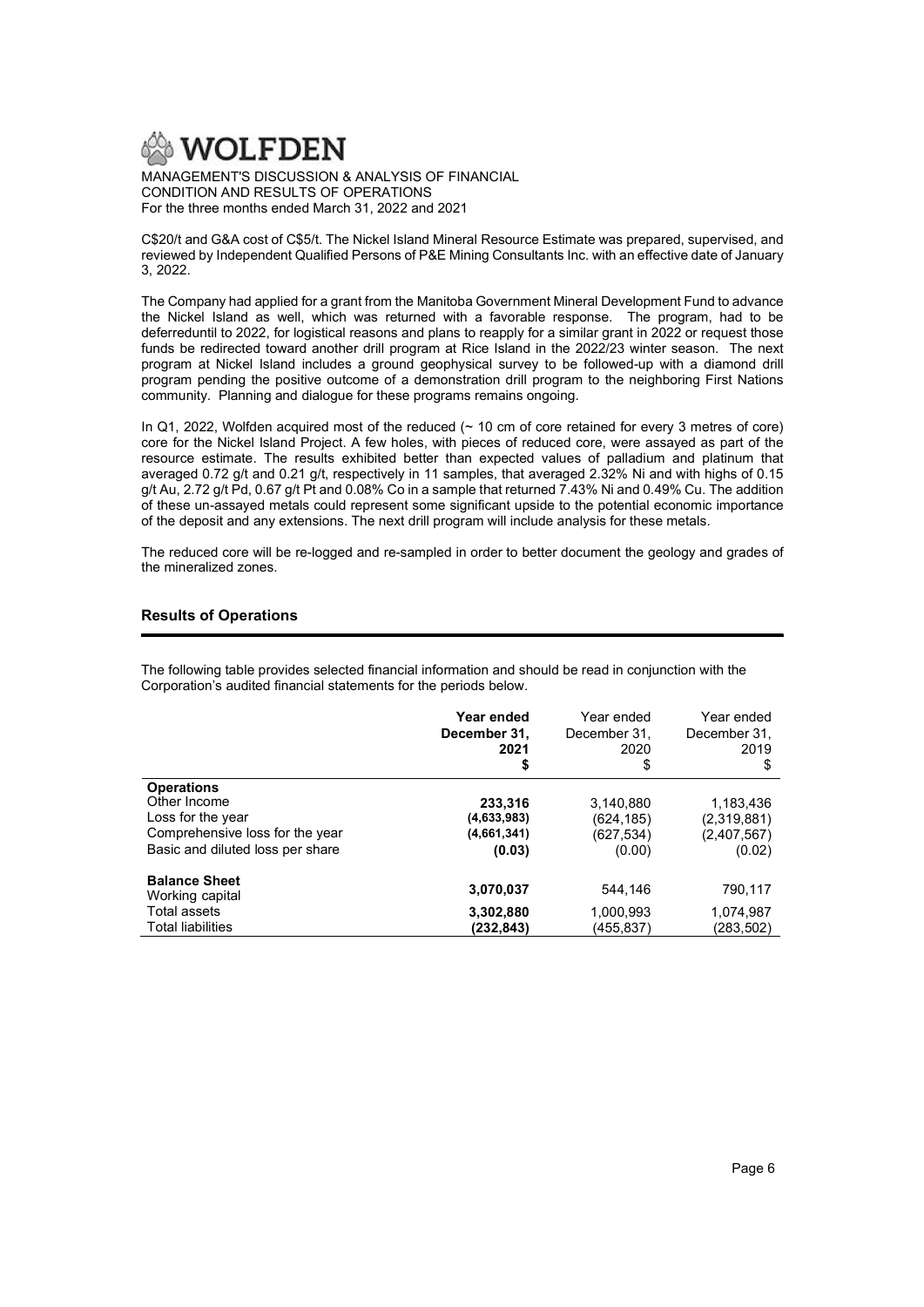

# Summary of Quarterly Results

The following table sets out selected quarterly financial data for the most recently completed interim quarters:

|                                | 2022         | 2021        | 2021         | 2021        | 2021         | 2020        | 2020          | 2020      |
|--------------------------------|--------------|-------------|--------------|-------------|--------------|-------------|---------------|-----------|
| Quarter                        | <b>First</b> | Fourth      | <b>Third</b> | Second      | <b>First</b> | Fourth      | <b>Third</b>  | Second    |
|                                | $(\$)$       | $($ \$)     | $(\$)$       | (\$)        | (\$)         | $(\$)$      | $(\$)$        | (3)       |
|                                |              |             |              |             |              |             |               |           |
| Investment income              | 1.910        | 2.854       | 3,544        | 1,574       | 197          | 472         | 879           | 1,285     |
| Operating                      |              |             |              |             |              |             |               |           |
| expenses                       | 1,723,048    | 1,730,827   | 3,276,622    | 2,176,529   | 1,313,845    | 1,307,330   | 1,312,579     | 716,941   |
| Operating<br>profit/(loss)     | (435, 831)   | (1,568,473) | (3,273,078)  | (763,292)   | (1,313,648)  | (1,007,730) | (1,311,700)   | (715,656) |
| Comprehensive<br>income/(loss) | (406, 741)   | 1,567,050   | (3,089,480)  | (2,098,807) | (1.320.148)  | (1,301,434) | (1, 150, 088) | (821,065) |
| Profit/(loss) per<br>share     | (0.00)       | (0.01)      | (0.02)       | (0.01)      | (0.01)       | (0.01)      | (0.01)        | (0.01)    |

Quarter on quarter, the Corporation has seen the loss vary depending primarily on the amount of exploration expenditures, as well as financing available, while managing to keep a control on the administrative expenses, with slight variances due to personnel levels.

# Overall Performance

The comprehensive loss for the three months ended March 31, 2022 was \$406,741 which was a decrease of \$913,353 over the comprehensive loss for three months ended March 31, 2021, of \$1,320,294. Furthermore, a loss of \$435,831 has been recorded for the three months ended March 31, 2022, as compared to the loss of \$1,313,776 for the previous year.The difference is mainly due to timber sales in the three-month period ended March 31,2022. Exploration and evaluation expenses increased from \$515,931 to \$1,442,669 as a result of the exploration program that occured on Manitoba Nickel in, the general and administrative expenses decreased from \$329,440 to \$251,849 for the three months ended March 31, 2022 when compared with 2021. The share based payments have decreased from \$455,591 to \$9,103 in 2022 due to the fact that the no new annual compensation bonuses were award during the period.

The major components of general and administrative costs for the three months ended March 31, 2022 include contractors' filing services fees of \$ 15,128, transfer agent fees \$3,257, legal fees of \$9,634, director fees of \$17,875 and investor relation expenses of \$ 18,744.

The Corporation recorded \$1,910 in investment revenue for the three months ended March 31, 2022 as compared to \$197 in the previous year.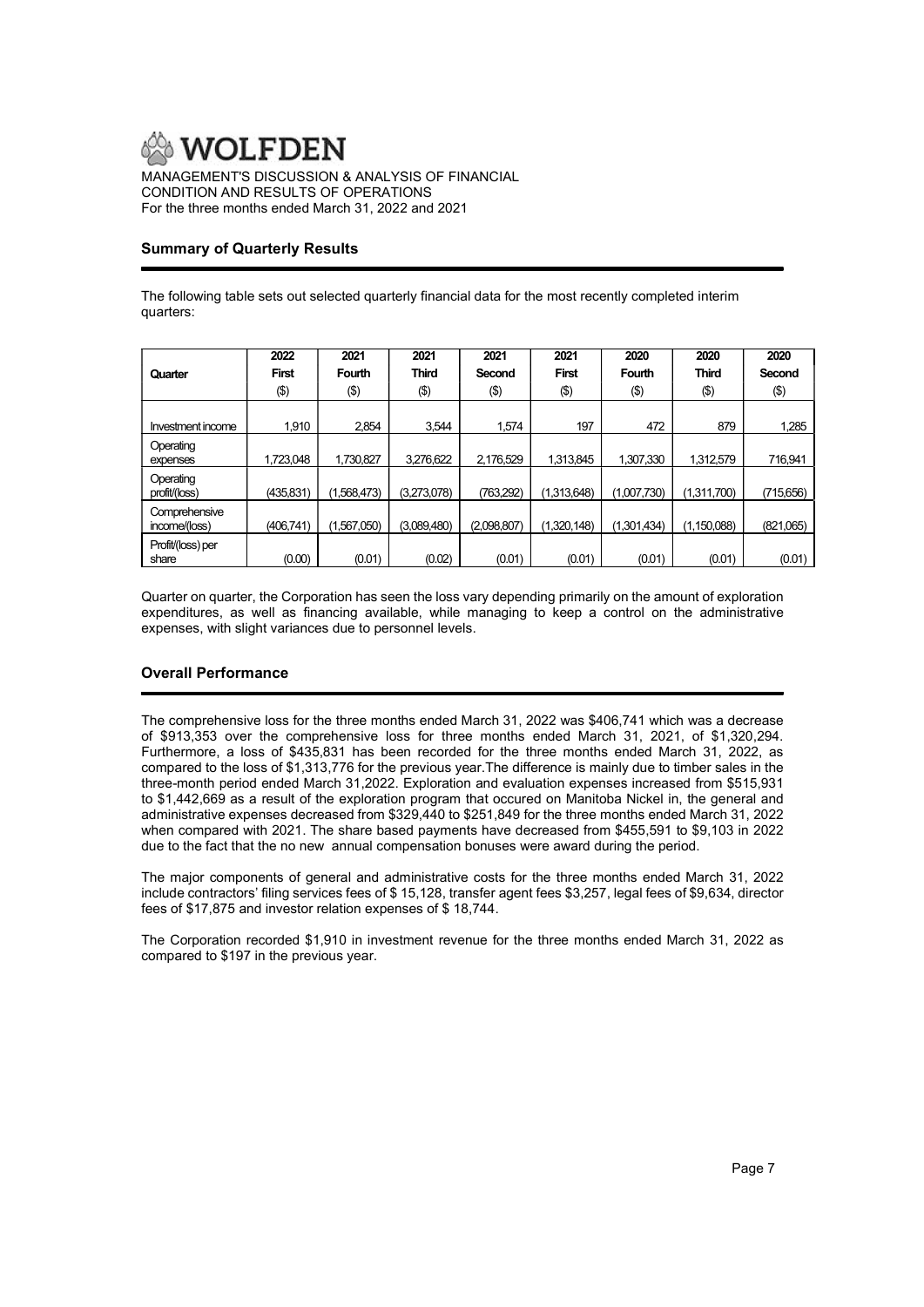# Exploration and Evaluation Expenditures

The Corporation incurred exploration and evaluation expenditures of \$ 1,442,669 for the three months ended March 31, 2022, the breakdown of exploration and evaluation for the period is as follows:

|                          | <b>Manitobal</b> | Teta   | <b>Picket</b>   | <b>Big</b>    | <b>Total for</b> | Total<br>inception |
|--------------------------|------------------|--------|-----------------|---------------|------------------|--------------------|
|                          | Nickel           | Gouche | <b>Mountain</b> | <b>Silver</b> | Period           | to date            |
| Analysis                 |                  | 8,151  |                 |               | 8,151            | 838,677            |
| Geological               | 42,463           | 4,695  | 16,274          | 18,704        | 82,135           | 3,167,685          |
| Geophysical              | 15,000           | 36,129 | $\blacksquare$  | 107,437       | 158,566          | 2,826,475          |
| Geochemical              | 240              | 4,764  |                 | 57,189        | 62,192           | 345,901            |
| Travel                   | 16,058           |        | 7,236           | 10,280        | 33,574           | 688,345            |
| Drilling                 | 920,922          | 103    |                 |               | 921,025          | 7,385,893          |
| <b>Property Work</b>     |                  | 33,555 | 858             |               | 34,413           | 754,792            |
| Ops Support              | 5,000            | 600    | 5,452           | 25,457        | 36,509           | 398,768            |
| Administration           |                  |        |                 |               |                  | 751,606            |
| <b>General Expense</b>   | 1500             | 1,830  |                 |               | 3,330            | 3,330              |
| Mine Permitting expense  |                  |        | 102,774         |               | 102,774          | 102,774            |
| <b>Total Exploration</b> | 1,001,182        | 89,827 | 132,594         | 219,066       | 1,442,669        | 17,264,246         |
| Other costs*             |                  |        |                 |               |                  | 21,133,497         |
| Total                    | 1,001,182        | 89,827 | 132,594         | 219,066       | 1,442,669        | 38,397,743         |

\*Included in other costs is government assistance received.

# Mineral Property Acquisitions and Agreements

# Maine, U.S.A.

## Pickett Mountain Property

On November 16, 2017, the Corporation acquired a 100% interest in the Pickett Mountain Property (the "Property"), located in Penobscot County, northern Maine, U.S.A for a cash purchase price of \$11,292,055 (US\$8.5 million) (the "Acquisition").

To fund the acquisition of the Property, the Corporation entered into a Royalty Agreement that granted a 1.35% gross sales royalty on the Property to Altius Resources Inc. ("Altius"), a wholly owned subsidiary of

Altius Minerals Corporation, for cash consideration of \$7,663,800 (US\$6,000,000) and completed a nonbrokered private placement (the "Offering") of 20,200,000 subscription receipts ("Subscription Receipts") at a price of \$0.25 per Subscription Receipt for gross proceeds of \$5,050,000, with Altius subscribing for 14,200,000 Subscription Receipts. The subscription receipts were converted into 14,200,000 common shares of the Corporation.

Pursuant to the Royalty Agreement, Altius has the option to purchase an additional 0.50% gross sales royalty at any time before the first anniversary of commercial production for US\$7,500,000. In addition, the Corporation granted Altius certain rights to convert the Pickett Mountain Royalty to equity under certain terms, or to exchange the royalty for a similar royalty on the Corporation's Orvan Brook property. Furthermore, the Corporation agreed to use its best efforts to sell or transfer the timber from the project for gross proceeds of US\$5,000,000 or such other amount as agreed to by Wolfden and Altius, acting reasonably (the "Timber Proceeds"). Wolfden is required to pay Altius 20% of the Timber Proceeds. These terms as shown were amended from the original agreement on October 7, 2020.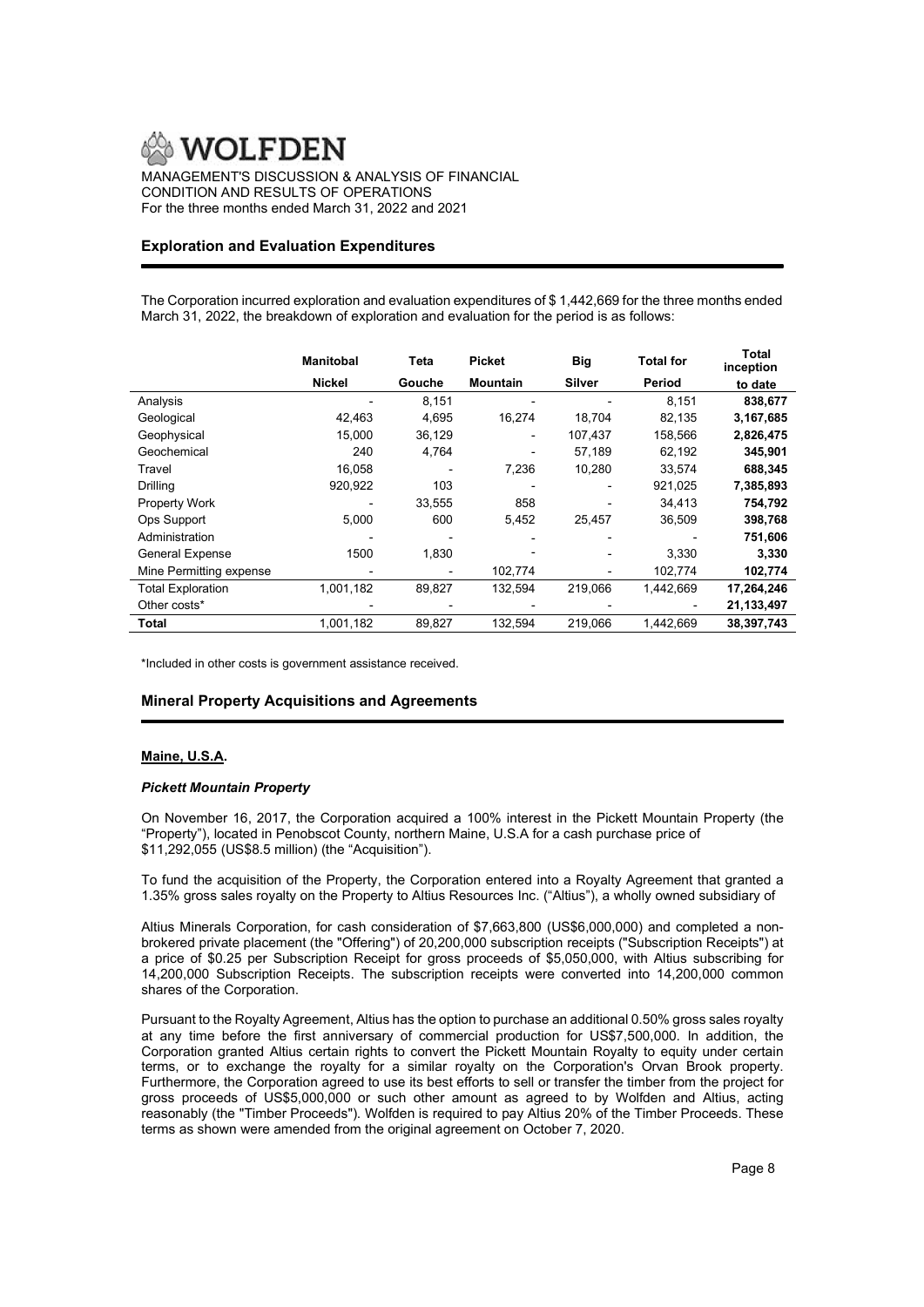

On January 22, 2020, the Corporation secured up to US\$4.5 million in non-dilutive funding by selling-forward \$5 million worth of timber from its Pickett Mountain Property. Under the terms of the agreement the Corporation received US\$3 million and is entitled to receive an additional US\$1.5 million between the 4th and 5th anniversary of the agreement. The timber company has the right to harvest US\$5 million of timber from the property over 5 years. For the year ended December 31, 2020, the Corporation recorded net timber sales proceeds of \$3,140,880 (US\$ 2,400,000), that are net of 20% (US\$600,000) that was passed onto to Altius as per the Royalty Agreement (2019 - \$252,326). The entire amount of the proceeds was recognized as no further performance obligation is required by the Corporation. These funds are not being placed in escrow and have been included in the working capital of the Corporation.

Pursuant to the Royalty Agreement, Altius has a conversion right and exchange right. The Call Right, which related to Altius's call option on the Timber Rights, was eliminated in the October 7, 2020 amendment of the Royalty Agreement as a direct result of the Corporations January 22, 2020 \$4.5 M timber sale agreement which by effect, eliminated the possibility for any potential call option on those Timber Rights. Each or the other two rights are valid and are summarized below.

## Conversion Right

At any time after November 14, 2023, and, if the Timber Rights have not been transferred prior to November 14, 2018, at any time after November 14, 2018, Altius will have the right to convert the Pickett Mountain Royalty, in accordance with the terms of the Royalty Agreement, to cash or Common Shares, or a combination thereof (the "Conversion Right"). Upon the exercise of the Conversion Right, the Common Share consideration to be received by Altius will be equal to the lesser of: (a) the number of Common Shares

that is equal in Royalty Value; and (b) the number of Common Shares that does not exceed 19.99% of all outstanding Common Shares on a partially diluted basis. The remaining balance of the Royalty Value is to be paid to Altius in cash. Under the Royalty Agreement, "Royalty Value" means an amount equal to the aggregate of: (i) all amounts paid by Altius to Wolfden (including the purchase price consideration paid by Altius) in respect of the Pickett Mountain Royalty, minus (ii) all Escrowed Proceeds received by Altius, minus (iii) all other payments received by Altius in respect of the Pickett Mountain Royalty. The Common Share

conversion price is the greater of: (i) \$0.05 per Common Share; and (ii) the volume weighted average trading price of the Common Shares on the TSXV (or any other principal exchange on which the Common Shares are trading) for the twenty consecutive trading days immediately preceding the date of the exercise of the Conversion Right. Upon the exercise of the Conversion Right and satisfaction of the payment thereof by Wolfden, any remaining Escrowed Proceeds will be released to Wolfden.

## Exchange Right

Under the Royalty Agreement, Altius has the right to exchange the Pickett Mountain Royalty to a gross sales royalty in respect of the Orvan Brook property, which will be calculated and payable on the same terms as the terms of the Pickett Mountain Royalty in effect on the date of exchange, mutatis mutandis.

During the period ending June 30, 2019, Altius and Wolfden agreed to an amendment to their Offering and Subscription Agreements, dated November 14, 2017 whereby during any period when the common shares of Wolfden are trading on the Toronto Stock Exchange Venture Exchange at a volume-weighted average trading price of not less than \$0.60 per common share for at least 20 consecutive trading days, it will, upon written request by Wolfden during such period, exercise its warrants. Altius currently holds 7,000,000 Wolfden common share purchase warrants priced at \$0.35 per share with a termination date of November 15, 2022.

# Timber Agreements

On January 22, 2020, the Corporation secured up to US\$4.5 million in non-dilutive funding for its exploration projects by selling-forward timber from its wholly owned Pickett Mountain Zn-Pb-Cu-Ag-Au Project in Maine, USA. Under the terms of a 5 year stumpage agreement with a privately owned Maine timber company, the Corporation received US\$3 million upon closing and is entitled to receive an additional US\$1.5 million between the 4th and 5th anniversary of the agreement. The timber company has the right to harvest US\$5 million of timber from the property over 5 years. In addition, the timber company also granted Wolfden an option to earn a 100% interest (less an NSR) in the mineral rights of the property that adjoins Pickett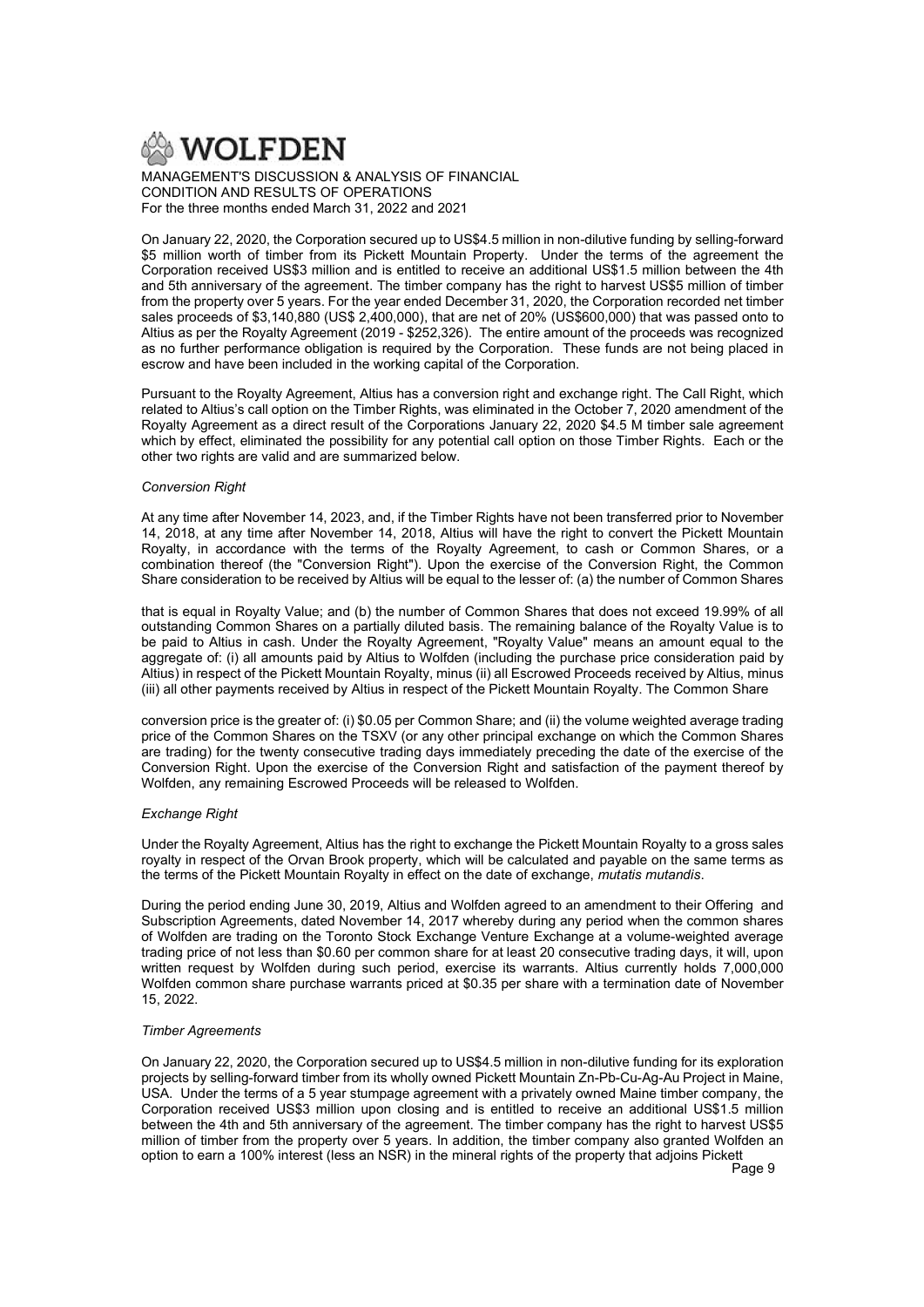

Mountain as well as long-term road access rights for the current forest road used to reach the Pickett Mountain deposit from the state highway #11. As part of the Altius Royalty agreement on Pickett Mt., dated November 2017 and as amended on October 7, 2020, Altius is entitled to 20% of the gross timber sales and therefore only 80% of the timber proceeds are reported as revenues by the Corporation.

# Other properties, Maine USA

On April 6, 2019, the Corporation's U.S. subsidiary entered into a mineral rights earn-in agreement on a property located in Maine, U.S.A. The agreement called for a first- and second-year payment of \$25,000 USD, both of which have been paid.

On November 30, 2020, the Corporation's U.S. subsidiary entered into a mineral rights earn-in agreement on a property in Maine referred to as the Big Silver Project. The agreement called for a first-year payment of \$50,000 which has been paid. The Corporation is assessing the project and compiling the historical data so that it can be in a position to drill some confirmation holes in H2 2021.

# New Brunswick, Canada

## Tetagouche Property

On January 6, 2014, the Corporation closed a definitive purchase agreement (the "Agreement") to acquire a large strategic land package (the "Property") situated in the Bathurst Mining Camp and surrounding area in northeastern New Brunswick.

Wolfden acquired the Property from 8100896 Canada Inc., a wholly owned subsidiary of GeoVenCap Inc. (the "Vendor"). Pursuant to the terms of the Agreement, the Corporation purchased all of the Vendor's right, title and interest to and in the Property for cash consideration of \$125,000 and 571,428 common shares of Corporation (the "Consideration Shares") having a value of \$100,000. The Consideration Shares were subject to a four month hold period under applicable securities laws in Canada.

## Orvan Brook Property

On January 3, 2017, the Corporation acquired through claim staking the Orvan Brook property located in the Bathurst Mining Camp, west of the town of Bathurst, New Brunswick.

# Clarence Stream Property Agreements

On August 2, 2016, the Corporation entered into a definitive option agreement (the "Option Agreement") with 2520885 Ontario Inc. and Galway Metals Inc. (collectively the "Optioner"), whereby Optioner agreed to acquire a 100% undivided interest in Wolfden's Clarence Stream property (the "Property"), located in southwestern New Brunswick.

In order to earn a 100% interest in the Property, the Optioner will make cash payments to Wolfden totaling \$3,250,000 over a 3 year period (the "Option Period"). In addition, the Optioner will grant Wolfden a 1% Net Smelter Return Royalty (the "NSR") from any minerals produced on the Property; the Optioner can purchase

 the NSR from Wolfden at any time for the sum of \$2,000,000. The Optioner has made all payments as of August 2019 in order to earn a 100% interest in the Property less the 1% NSR held by Wolfden.

Under the terms of the Option Agreement, the Optioner will make scheduled cash payments to Wolfden comprising \$750,000 on signing of the Option Agreement (the "Effective Date") (payment received), \$750,000 on or before the first anniversary of the Effective Date (payment received and included in "Gain on disposal of mineral properties" in 2017), \$1,000,000 on or before the second anniversary of the Effective Date (payment received and included in "Gain on disposal of mineral properties' in 2018) and \$750,000 on or before the third anniversary of the Effective Date. On July 9, 2019, the Corporation received \$750,000 from Galway Metals Inc. as the final payment in relation to their Earn-in Option for completing a 100% interest in the Clarence Stream property (payment received and included in "Gain on disposal of mineral properties" in 2019). Wolfden retains a 1% NSR subject to buy back conditions held by Galway.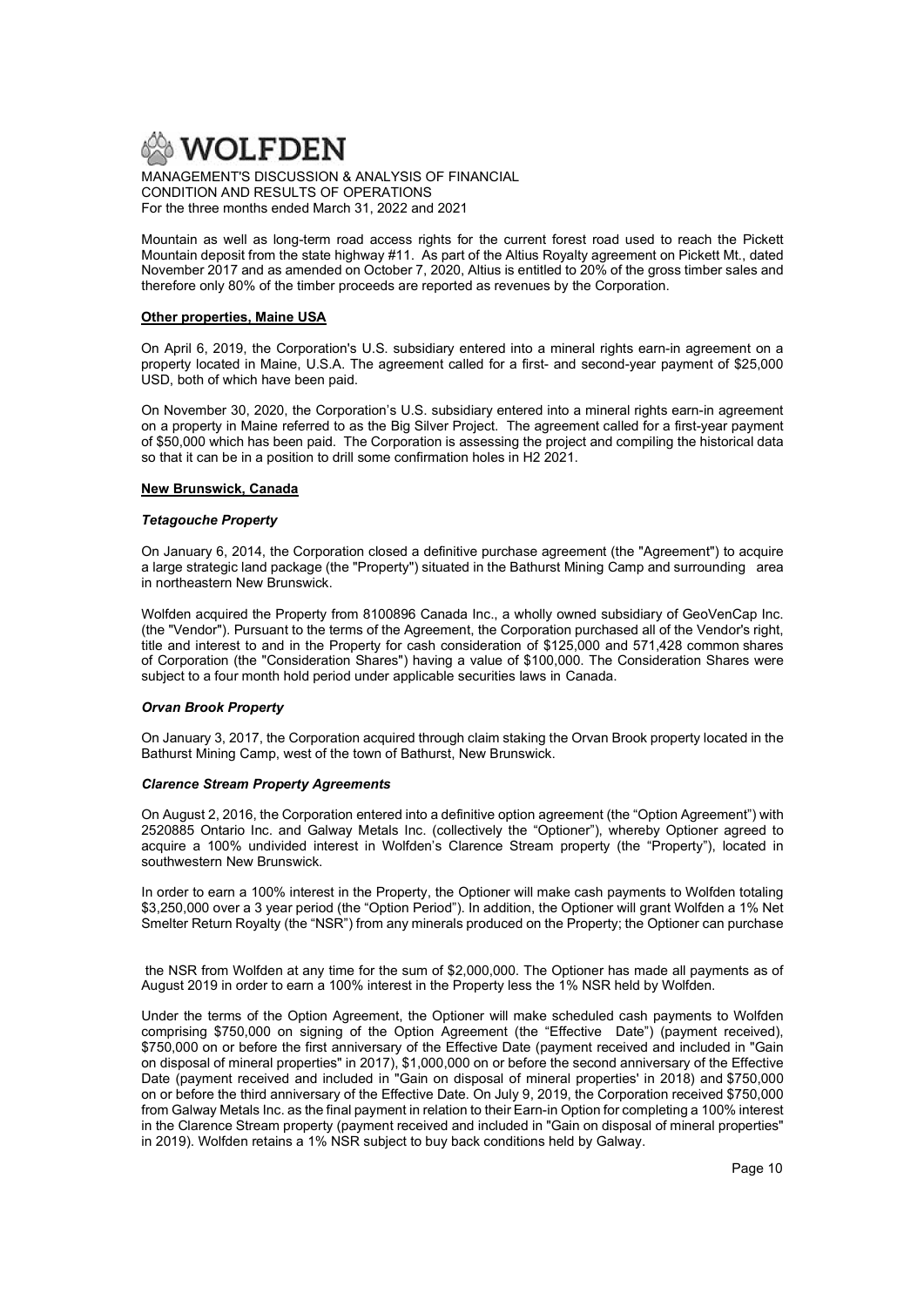

During the Option Period, the Optioner was solely responsible for carrying out and administering exploration, development and mining work on the Property and obtaining all regulatory and third party consents, approvals and authorizations to carry out such work.

## Brunswick No. 6 West Property

On April 29, 2015, the Corporation acquired, by claim staking, the Brunswick No. 6 West property (the "Property"). The wholly owned Property is located southwest of the City of Bathurst, in the heart of the Bathurst Mining Camp.

# Manitoba, Canada

# Rice Island Property

On September 15, 2015, the Corporation acquired a 100% interest in the Rice Island nickel-copper deposit situated on the Rice Island property (the "Property") through claim staking. The Property is located in westcentral Manitoba at Wekusko Lake, just east of the Snow Lake concentrator complex owned by Hudbay Minerals Inc.

During the fourth quarter of 2015, a Notice of Dispute (the "Notice") was filed with the Province of Manitoba with respect to the Rice Island, Manitoba claims. Specifically, the Notice states that an individual (the "Disputant") has taken the position that one of the claims recorded in favour of Wolfden is invalid due to the existence of the Disputant's claims on the land prior to Wolfden's staking of the claim. Wolfden has responded to the Notice and is confident that it has clear and legal title to the subject claim as confirmed by the issuing of the recording certificate by the Manitoba Mining Recorder. This matter was brought to a resolution in conjunction with the signing of the Rice Island Tie-On Property ("RITOP") agreement described below.

On September 21, 2016, the Corporation entered into an option agreement to expand the Rice Island property by earning a 100% interest in the Rice Island Tie-On Property, located adjacent to Wolfden's existing Rice Island property. Under terms of the option agreement with the Vendor, to earn a 100% interest in the RITOP, the Corporation must make cash payments totaling \$250,000 and issue 500,000 common shares of Wolfden annually over a five year period, on or before the anniversary date of the signing of the agreement. A \$25,000 cash payment and the issuance of 100,000 common shares was completed on signing. In addition, the Corporation must incur \$1,000,000 in exploration expenditures over the same five year period including \$100,000 in the first year. As at December 31, 2019, the exploration commitments have been completed.

Upon earning a 100% interest in the RITOP, the Vendor retains a 2.5% Net Smelter Royalty on the RITOP as well as on the Rice Island property; of which, Wolfden can purchase 1.5% of the Net Smelter Royalty for the sum of \$1,500,000 (0.5% increments at \$500,000 per each increment) for each of the properties. Wolfden also retains the right of first refusal on the remaining 1.0% Net Smelter Royalty held by the Vendor for each of the RITOP and Rice Island property.

# Liquidity and Capital Resources

The Corporation's cash and cash equivalents balance was \$3,283,597 as at March 31, 2022 compared to \$6,744,500 as at March 31, 2021. Current assets as at March 31, 2022 were \$3,422,854 and total assets as at March 31, 2022 were \$3,423,545

## Operating Activities

For the three months ended March 31, 2022, the Corporation used \$25,502 in cash related to operating activities. The non-cash charges to earnings included depreciation of \$55 ,share-based payments of \$9,103

and income tax receivable of \$ 68,877. During the year, the majority of the cash used in operating activities can be attributed to the funding of day to day operations.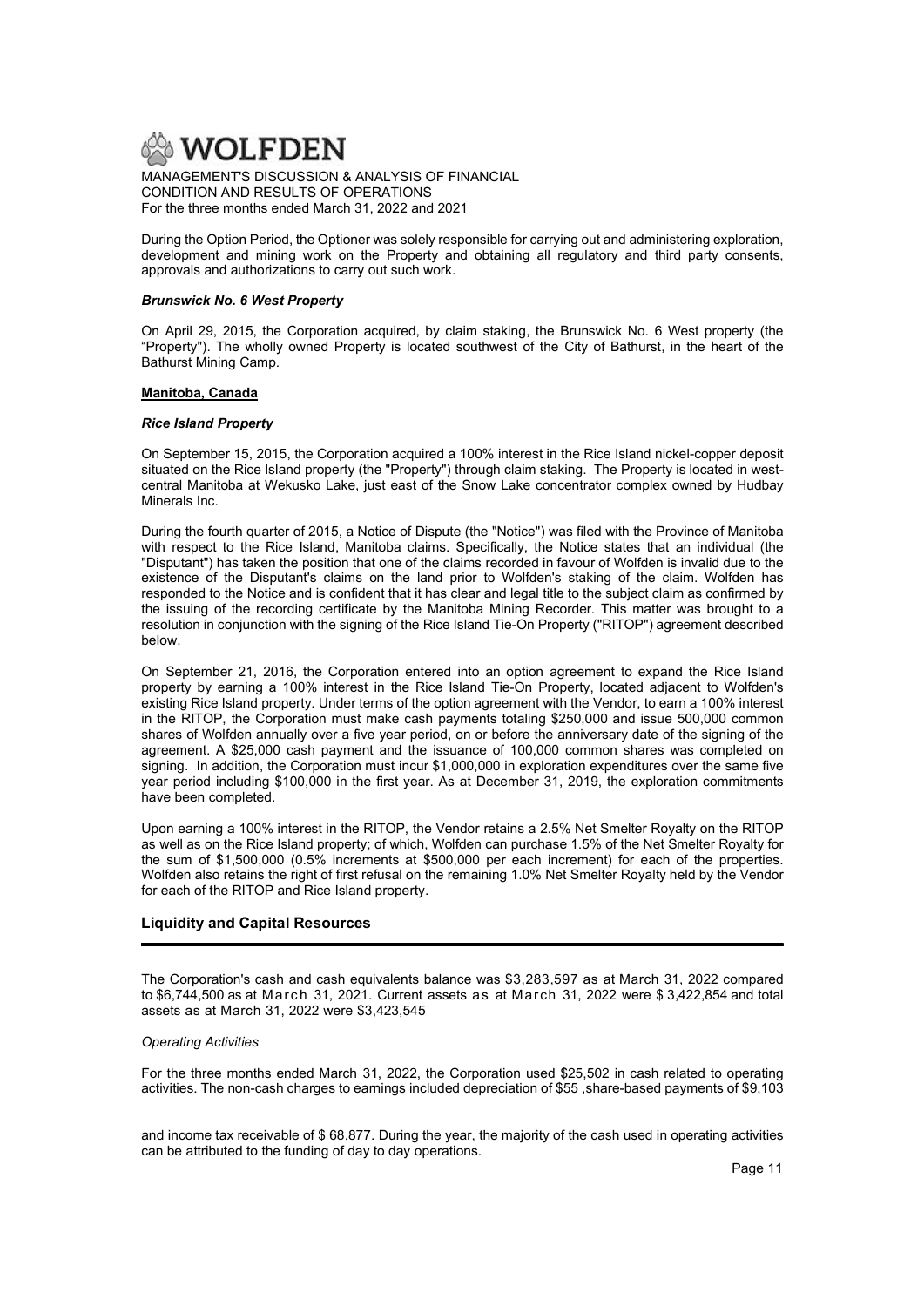#### Financing Activities

For the three months ended March 31, 2022, there are no financing activities.

# Outstanding share data

#### Common Shares

The Corporation's authorized share capital consists of an unlimited number of common shares without par value. As at March 31, 2021, 152,818,670 common shares were issued.

#### 2021

#### Private Placement # 1

On January 27, 2021, the Corporation completed a non-brokered (no agent) private placement of 6,250,000 common shares of the Corporation at a price of \$0.32 per Common Share with Altius Mineral Corporation("Altius") and Kinross Gold Corporation("Kinross") for gross proceeds of \$2,000,000("the Offering"). Altius now holds approximately 12.6% and Kinross holds approximately 11.4% of the issued and outstanding shares of the Corporation.

#### Private Placement # 2

On February 24, 2021, the Corporation completed a non-brokered (no agent) private placement of 1,550,000 common shares of the Corporation that are "flow through shares" within the meaning in the Income Tax Act (Canada) at a price of \$0.40 per Common Share for gross proceeds of \$620,000.

## Private Placement # 3

On March 30, 2021, the Corporation completed a non-brokered (no agent) private placement of 12,725,000 unit of the Corporation at a price of \$0.32 per unit for gross proceeds of \$4,072,000.Each unit is comprised of one common share of the Corporation (a"Common Share") and one hal of a common share purchase warrant of the Corporation (each whole warrant, a "Warrant"). Each whole purchase warrant can be converted in one common share of the Corporation at a price of \$0.45 for two years, subject to acceleration in certain circumstances.

## **Warrants**

The following table reflects the share purchase warrants outstanding as at March 31, 2022:

| <b>Warrant Expiry Date</b> | <b>Exercise Price</b> | <b>Warrants Outstanding</b> |
|----------------------------|-----------------------|-----------------------------|
|                            |                       | #                           |
| November 15, 2022          | 0.35                  | 10,100,000                  |
| January 15, 2023           | 0.61                  | 375.000                     |
| March 30, 2023             | 0.45                  | 6.362.500                   |
| Total                      |                       | 16,837,500                  |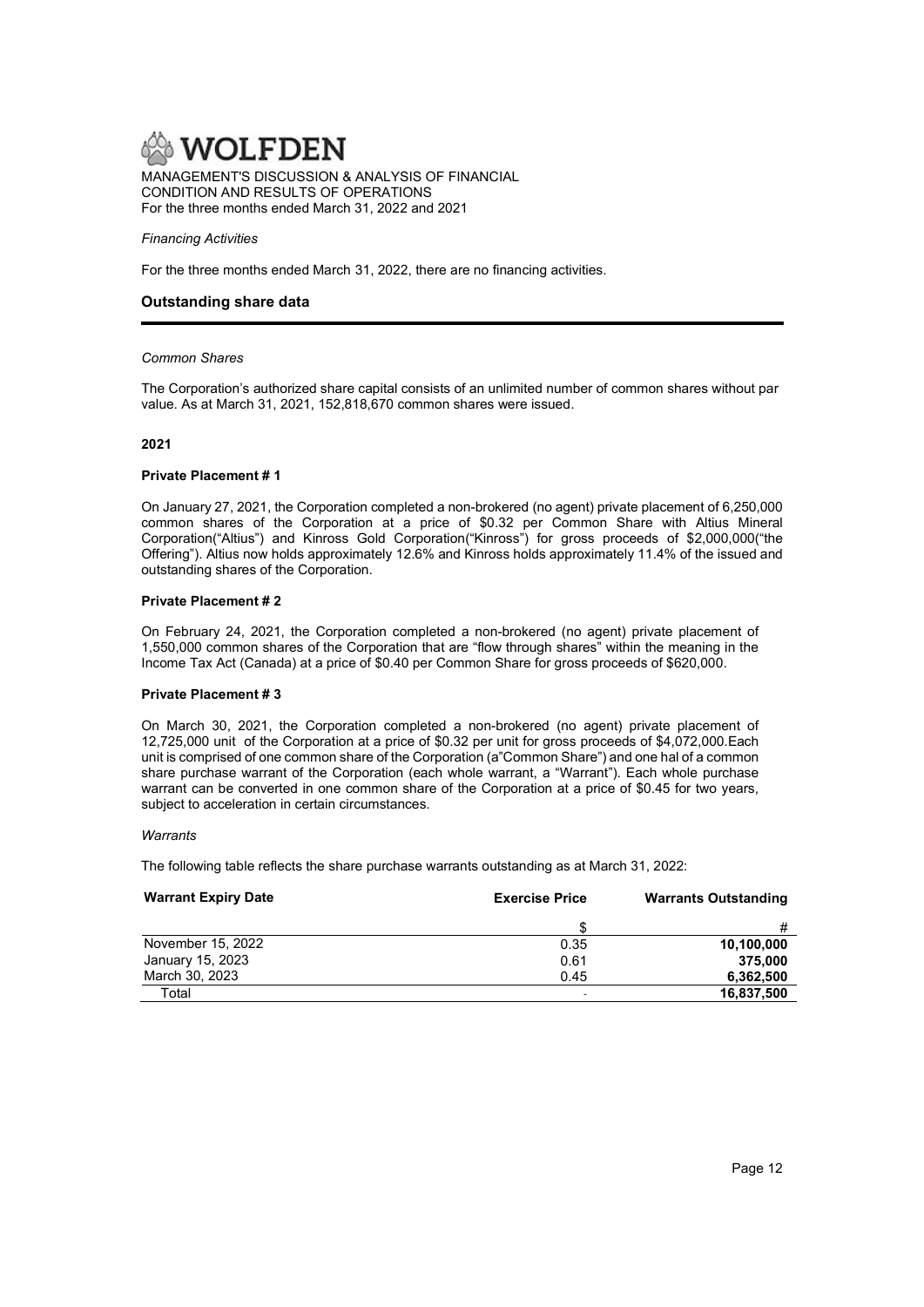## Stock Options

The following table reflects the stock options outstanding as at March 31, 2022:

| <b>Expiry Date</b>      | <b>Exercise</b><br><b>Price</b> | 2022<br>Opening<br><b>Balance</b> | Granted                  | <b>Exercised</b> | Expired/<br><b>Cancelled</b> | 2022 March<br><b>Closing Balance</b> |
|-------------------------|---------------------------------|-----------------------------------|--------------------------|------------------|------------------------------|--------------------------------------|
|                         | \$                              | #                                 | #                        | #                | #                            | #                                    |
| March 9.2022            | 0.75                            | 1.000.000                         |                          |                  | (1,000,000)                  |                                      |
| July 20, 2022           | 0.14                            | 690,000                           |                          |                  |                              | 690,000                              |
| December 29, 2022       | 0.53                            | 600,000                           |                          |                  |                              | 600,000                              |
| July 10, 2023           | 0.30                            | 2,390,000                         |                          |                  |                              | 2,390,000                            |
| April 29, 2024          | 0.30                            | 530,000                           |                          |                  |                              | 530,000                              |
| June 26, 2024           | 0.20                            | 200,000                           |                          |                  |                              | 200,000                              |
| September 1, 2024       | 0.20                            | 200,000                           |                          |                  |                              | 200,000                              |
| July 13, 2025           | 0.20                            | 200,000                           | $\overline{\phantom{0}}$ |                  |                              | 200,000                              |
| February 4,2026         | 0.32                            | 1,750,000                         |                          |                  |                              | 1,750,000                            |
| April 27, 2026          | 0.32                            | 200,000                           |                          |                  |                              | 200,000                              |
| Total                   |                                 | 7,760,000                         |                          | ۰.               | (1,000,000)                  | 6,760,000                            |
| <b>Weighted Average</b> |                                 |                                   |                          |                  |                              |                                      |
| exercise price          |                                 | 0.35                              |                          |                  | 0.75                         | 0.30                                 |

The Corporation applies the fair value method of accounting for all stock based compensation awards. However, there are no unvested stock options as of March 31, 2022 and hence no compensation was recorded (2021-\$10,077 was recorded as compensation for the July 17, 2025 options that vested during the period, \$409,459 for the February 4, 2026 options that vested during the period and \$42,684 for the April 27,2026 options that vested during the period,). As of March 31, 2022, there were no unvested stock options (December 31, 2021 - no unvested stock options.

\*No options exercised during the period (December 31,2021- 690,000 options were exercised during the year with a weighted average share price of \$0.13).

\*\* The weighted average remaining life of the outstanding stock options is 2.25 year (December 31, 2021 – 2.03 years).

The Corporation currently estimates the forfeiture rate to be nil.

## Restricted Share Units

1,070,000 Restricted Share Units ("RSUs") were issued in 2020 under the restricted share unit plan of the Corporation. The RSUs vest equally over a three year period, vesting on August 31 2020, April 29, 2021 and April 29, 2022. Each RSU has the same value as one Wolfden Resources Corporation common share. Additional, 1,208,750 Restricted Share Units ("RSUs") were issued under the restricted share unit plan of the Corporation in 2019. The RSUs vest equally over a three year period, vesting on June 26, 2019, April 29, 2020 and April 29, 2021 .The RSUs are expected to be settled in equity and are therefore accounted for as equity instruments.

A share based payment expense of \$9,103 (\$81,802 for December 31, 2021 ) was recorded for the period ended March 31, 2021. As at March 31, 2021, there were 356,667 RSU's outstanding (December 31, 2021 – 356,667). The RSU's may be converted into common shares of the Corporation, at the option of the Corporation.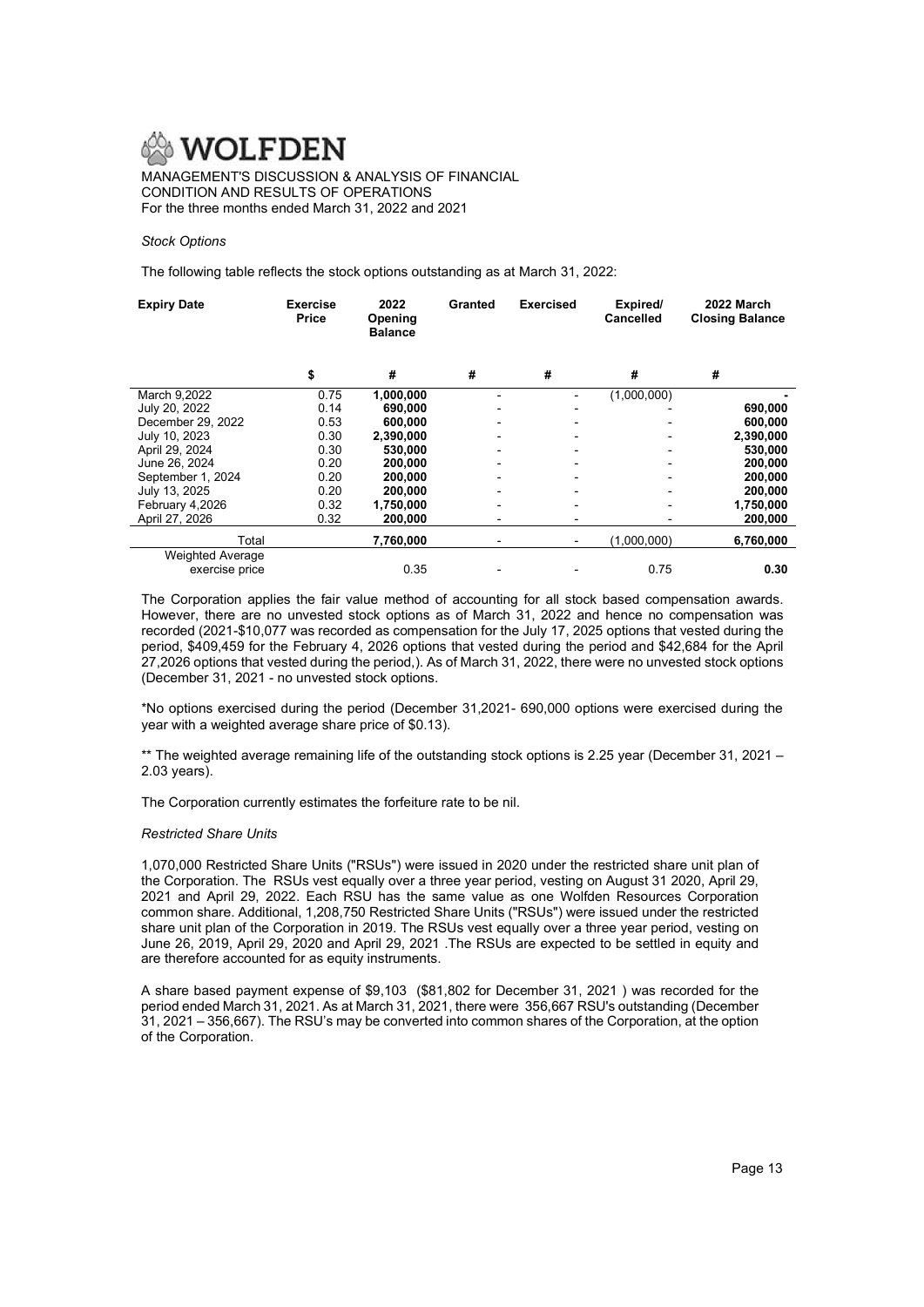

CONDITION AND RESULTS OF OPERATIONS For the three months ended March 31, 2022 and 2021

# Related Party Transactions

The Corporation's related parties include key management personnel and entities over which they have control or significant influence. There were no related party transactions.

Key management personnel remuneration includes the following amounts:

| For the three months ended March 31 | 2022<br>S | 2021<br>S |
|-------------------------------------|-----------|-----------|
| Salary and wages                    | 100,730   | 51,157    |
| Share-based payments                | 9.103     | 198,526   |
| Other compensation                  | 8.514     | 6.641     |
| Directors fees                      | 17.875    | 14,250    |
| Total                               | 136.222   | 270,574   |

# **Commitments**

# Flow-through renunciation 2021

On February 24, 2021, the Corporation completed a flow-through financing to raise \$620,000. The Corporation renounces 100% of the flow-through raised at year end. The Corporation has until February 1, 2022 to incur expenditures before monthly interest charges begins to accrue on unspent funds. Interest charges incurred by the Corporation as a result of this income tax legislation are charged to income in the period incurred. The Corporation incurred more than \$620,000 in flow-through eligible exploration expenses prior to December 31,2021.

# Critical Accounting Estimates and Judgements

In the application of the Corporation's accounting policies, which are described in Note 2, management is required to make judgements, estimates and assumptions about the carrying amounts of assets and liabilities that are not readily apparent from other sources. The estimates and associated assumptions are based on historical experience and other factors that are considered to be relevant. Actual results may differ from these estimates.

## Significant estimates

The preparation of these financial statements requires management to make estimates and assumptions that affect the reported amounts of assets and liabilities at the date of the financial statements and reported amounts of expenses during the reporting period. Actual outcomes could differ from these estimates. The financial statements include estimates which, by their nature, are uncertain. The impacts of such estimates are pervasive throughout the consolidated financial statements and may require accounting adjustments based on future occurrences. Revisions to accounting estimates are recognized in the period in which the estimate is revised, and the revision affects both current and future periods.

Significant estimates include:

i. the inputs used in accounting for share purchase option expense in the statement of loss and comprehensive loss;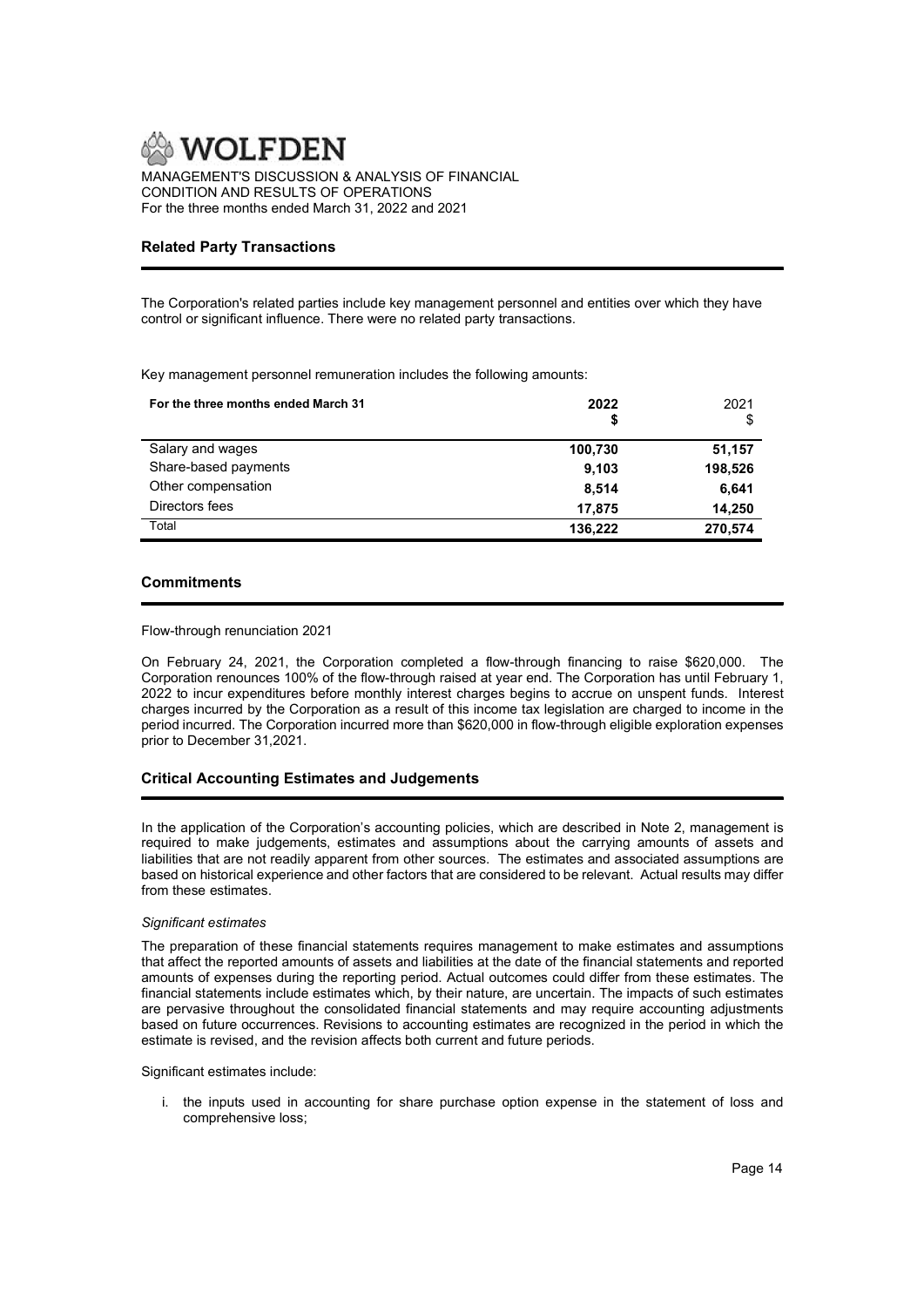

- ii. the provision for income taxes which is included in the statements of loss and comprehensive loss and composition of deferred income tax assets and liabilities included in the statement of financial position which have not yet been confirmed by the taxation authorities, and
- iii. the estimated useful lives of equipment and leaseholds which are included in the statement of financial position and the related depreciation included in the statement of loss and comprehensive loss.

# Recent Accounting Pronouncements

The accounting policies adopted in the preparation of these consolidated financial statements have been prepared on the basis of all IFRS and interpretations effective as at December 31, 2021.

• IAS 16- Property, Plant and Equipment- Proceeds before Intended Use

In May 2020, the International Accounting Standards Board ("IASB") issued an amendment to IAS 16, Property, Plant and Equipment- Proceeds before Intended Use.

The amendment prohibits deducting from the cost of property, plant and equipment amounts received from selling items produced while preparing the asset for its intended use. Instead, a company will recognize such sale proceeds and related cost in the consolidated statements of income. The amendment will become effective on January 1, 2022. The Corporation is assessing the impact of the amendment and does not expect it to have a significant effect on the Corporation's financial statements.

 Deferred Tax related to Assets and Liabilities arising from a Single Transaction (Amendments to IFRS 1 and IAS 12)

 The IASB has issued amendments to IFRS 1 First-time Adoption of International Financial Reporting Standards and IAS 12 Income Taxes which clarify that the initial recognition exemption set out in IAS 12 does not apply to transactions that give rise to equal taxable and deductible temporary differences. The aim of the amendments is to reduce diversity in the reporting of deferred tax on leases and decommissioning obligations. This amendment is effective for annual periods beginning on or after January 1, 2023. Earlier application is permitted. The extent of the impact of adoption of this amendment has not yet been determined.

Of the standards and interpretations that are issued, but not effective none of them are expected to have any significant impact on the Corporation's financial statements in the near future.

# Financial Instruments

Financial instruments consist of cash and cash equivalents, amounts receivable, investments, and accounts payable and accrued liabilities. The fair value of these financial instruments approximates their carrying value due to the short term to maturity, unless otherwise noted.

# Risk Factors

An investment in the Corporation involves a number of risks. You should carefully consider the following risks and uncertainties in addition to other information in this report in evaluating the Corporation and its business before making any investment decision in regard to the common shares of the Corporation. The Corporations' business, operating and financial condition could be harmed due to any of the following risks. The risks described below are not the only ones facing the Corporation. Additional risks not presently known to us may also impair business operations.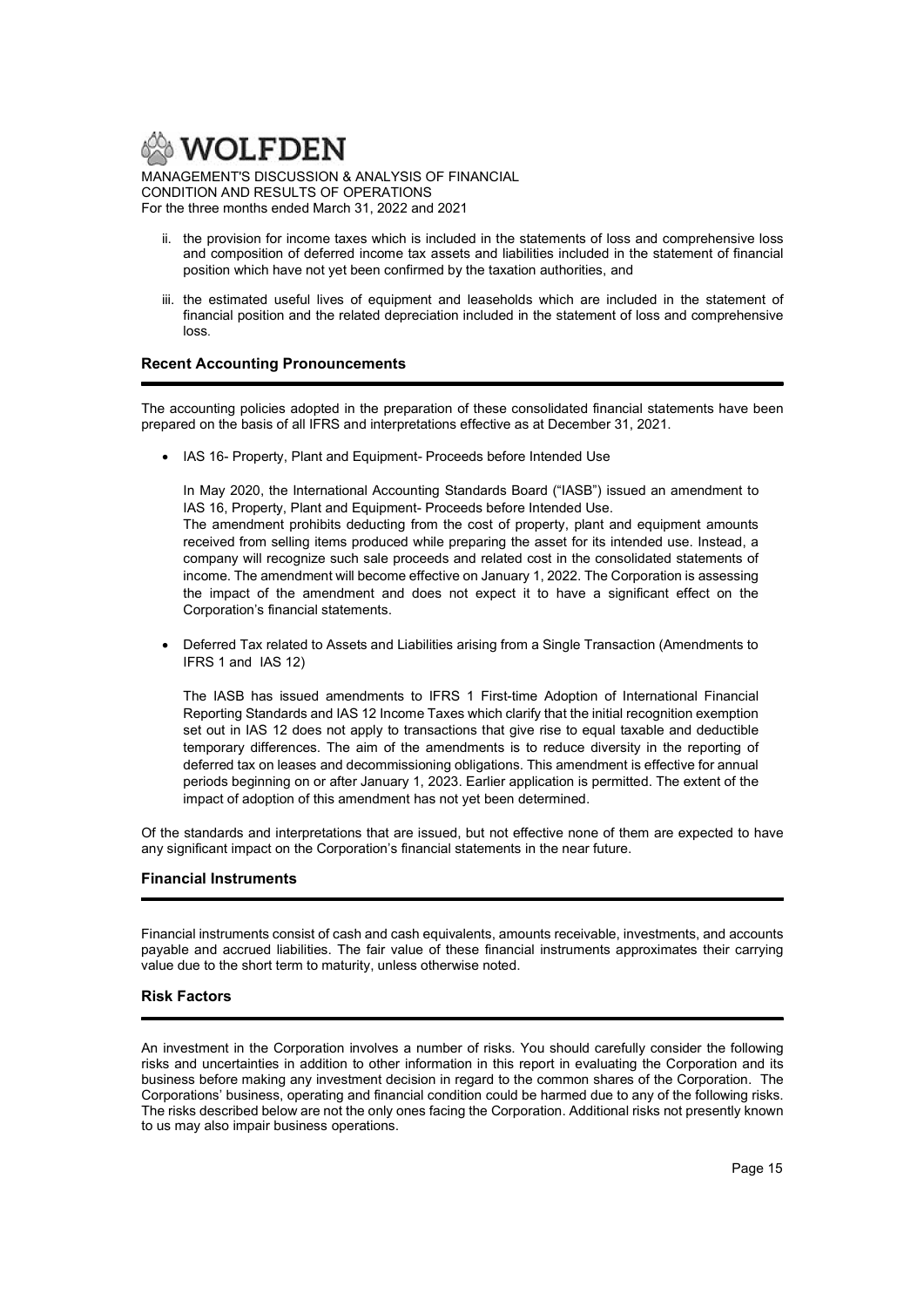

CONDITION AND RESULTS OF OPERATIONS For the three months ended March 31, 2022 and 2021

## Exploration and Mining Risks

The Corporation is engaged in mineral exploration and development activities. Mineral exploration and development involve a high degree of risk and few properties which are explored are ultimately developed

into producing mines. The long-term profitability of our operations will be in part directly related to the cost and success of our exploration programs, which may be affected by a number of factors beyond our control.

Mineral exploration involves many risks, which even a combination of experience, knowledge and careful evaluation may not be able to overcome. Operations in which the Corporation has a direct or indirect interest will be subject to all the hazards and risks normally incidental to exploration, development and production of mineral resources, any of which could result in work stoppages, damage to property, and possible environmental damage.

Hazards such as unusual or unexpected formations and other conditions such as formation pressures, fire, power outages, labour disruptions, flooding, explorations, cave-ins, landslides and the inability to obtain suitable machinery, equipment or labour are involved in mineral exploration, development and operation. We may become subject to liability for pollution, cave-ins or hazards against which we cannot insure or against which we may elect not to insure. The payment of such liabilities may have a material, adverse effect on our financial position.

The Corporation relies upon consultants and others for exploration and development expertise. Substantial expenditures are required to establish ore reserves through drilling, to develop metallurgical processes to extract the metal from the ore and, in the case of new properties, to develop the mining and processing facilities and infrastructure at any site chosen for mining. Although substantial benefits may be derived from the discovery of a major mineralized deposit, no assurance can be given that minerals will be discovered in

sufficient quantities to justify commercial operations or that funds required for development can be obtained on a timely basis. The economics of developing mineral properties is affected by many factors including the cost of operations, variations in the grade of ore mined, fluctuations in metal markets, allowable production, importing and exporting of minerals and environmental protection.

## Financing Risks

The Corporation is limited in financial resources, and as a mineral exploration company has no source of operating cash flow. The Corporation has no assurance that additional funding will be available to us for further exploration and development of our projects or to fulfill our obligations under any applicable agreements. There can be no assurance that we will be able to obtain adequate financing in the future, or that the terms of such financing will be favourable. Failure to obtain additional financing could result in delay or indefinite postponement of further exploration and development of our projects with the possible loss of such properties.

## Regulatory Requirements

Even if our mineral properties are proven to host economic reserves of mineral resources, factors such as governmental expropriation or regulation may prevent or restrict mining of any such deposits or repatriation of profits. The Corporation may acquire other properties in other jurisdictions or countries. Any changes in regulations or shifts in political conditions are beyond the control of the Corporation and may adversely affect our business. Operations may be affected in varying degrees by government regulations with respect to restrictions on production, price controls, export controls, income taxes, and expropriation of property, environmental legislation and mine safety.

# Uninsurable Risks

In the course of exploration, development and production of mineral properties, certain risks, and in particular, unexpected or unusual geological operating conditions including rock bursts, cave-ins, fires, flooding and earthquakes may occur. It is not always possible to fully insure against such risks and the Corporation may decide not to take out insurance against such risks as a result of high premiums or other reasons. Should such liabilities arise, they could reduce or eliminate any future profitability and result in increasing costs and a decline in the value of the securities of the Corporation.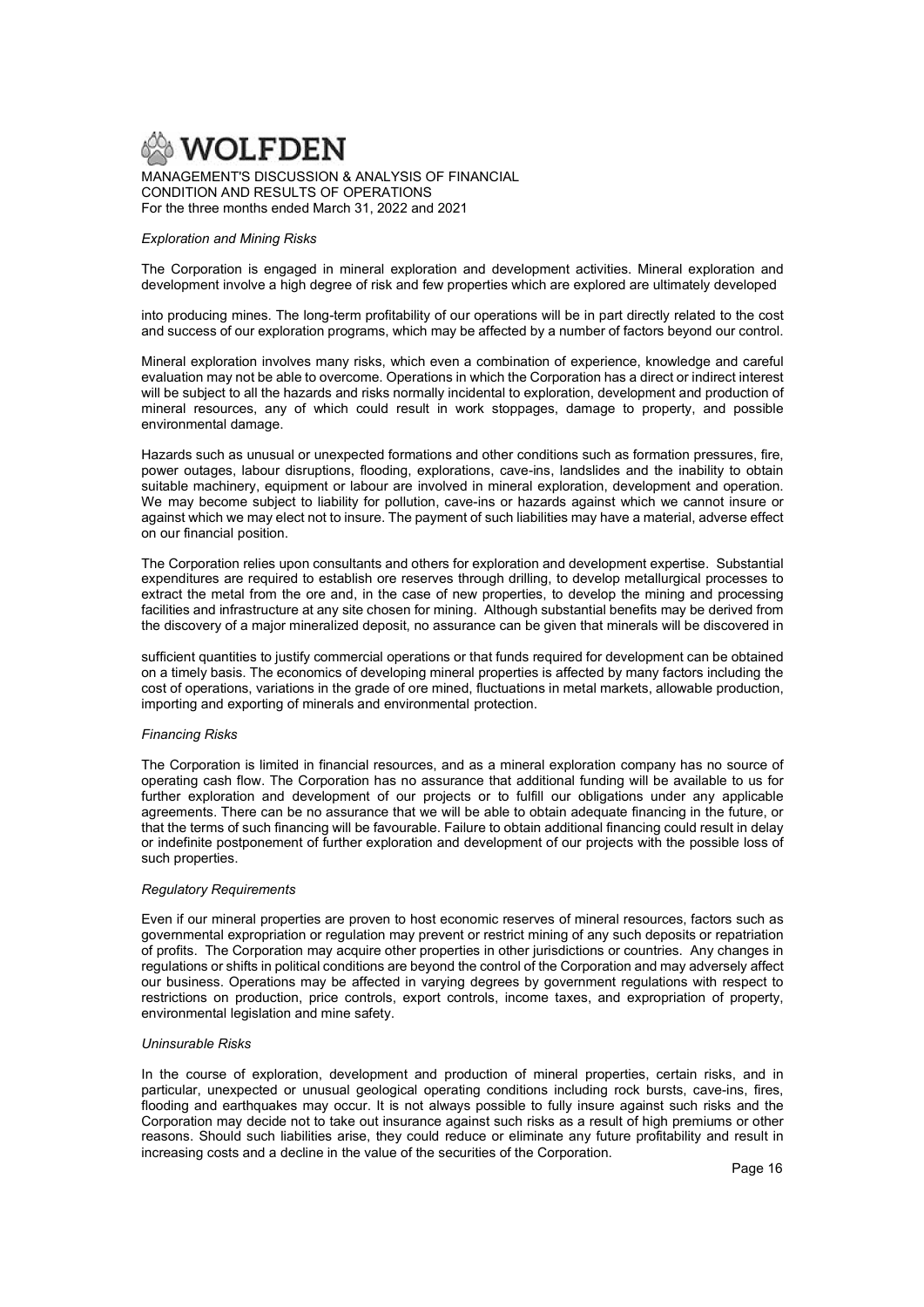

#### No Assurance of Titles

It is possible that any of our properties may be subject to prior unregistered agreements or transfers or native land claims and title may be affected by undetected defects.

#### Permits and Licenses

The operations of the Corporation may require licenses and permits from various governmental authorities. There can be no assurance that such licenses and permits as may be required to carry out exploration, development and mining operations at our projects will be granted.

#### **Competition**

The mineral industry is intensely competitive in all its phases. We compete with many companies possessing greater financial resources and technical facilities than the Corporation for the acquisition of mineral concessions, claims, leases and other mineral interests as well as for the recruitment and retention of qualified employees.

In addition, there is no assurance that a ready market will exist for the sale of commercial quantities of ore. Factors beyond the control of the Corporation may affect the marketability of any substances discovered.

These factors include market fluctuations, the proximity and capacity of natural resource markets and processing equipment, government regulations, including regulations relating to prices, taxes, royalties, land tenure, land use, importing and exporting of minerals and environmental protection. The exact effect of these factors cannot be accurately predicted, but the combination of these factors may result in the Corporation not receiving an adequate return on invested capital or losing our investment capital.

## Environmental Regulations

Our operations may be subject to environmental regulations promulgated by government agencies from time to time. Environmental legislation provides for restrictions and prohibitions on spills, releases or emissions of various substances produced in association with certain mining industry operations, such as seepage from tailings disposal areas, which would result in environmental pollution. A breach of such legislation may result in imposition of fines and penalties. In addition, certain types of operations require the submission and approval of environmental impact assessments. Environmental legislation is evolving in a manner which will require stricter standards and enforcement, increased fines and penalties for non- compliance, more stringent environmental assessments of proposed projects and a heightened degree of responsibility for companies and their officers, directors and employees. The cost of compliance with changes in governmental regulations has a potential to reduce the profitability of operations. There is no assurance that future changes in environmental regulation, if any, will not adversely affect our operations.

#### Stage of Development

The Corporation is in the business of exploring for, with the ultimate goal of producing, mineral resources from our mineral exploration properties. None of our properties have commenced commercial production and we have no history of earnings or cash flow from our operations. As a result of the foregoing, there can be no assurance that we will be able to develop any of our properties profitably or that our activities will generate positive cash flow. We are unlikely to enjoy earnings or pay dividends in the immediate or foreseeable future. A prospective investor in the Corporation must be prepared to rely solely upon the ability, expertise, judgment, discretion, integrity and good faith of our management in all aspects of the development and implementation of our business activities.

#### Markets for Securities

There can be no assurance that an active trading market in our securities will be established and sustained. The market price for our securities could be subject to wide fluctuations. Factors such as commodity prices, government regulation, interest rates, share price movements of our peer companies and competitors, as well as overall market movements, may have a significant impact on the market price of the securities of the Corporation. The stock market has from time to time experienced extreme price and volume fluctuations,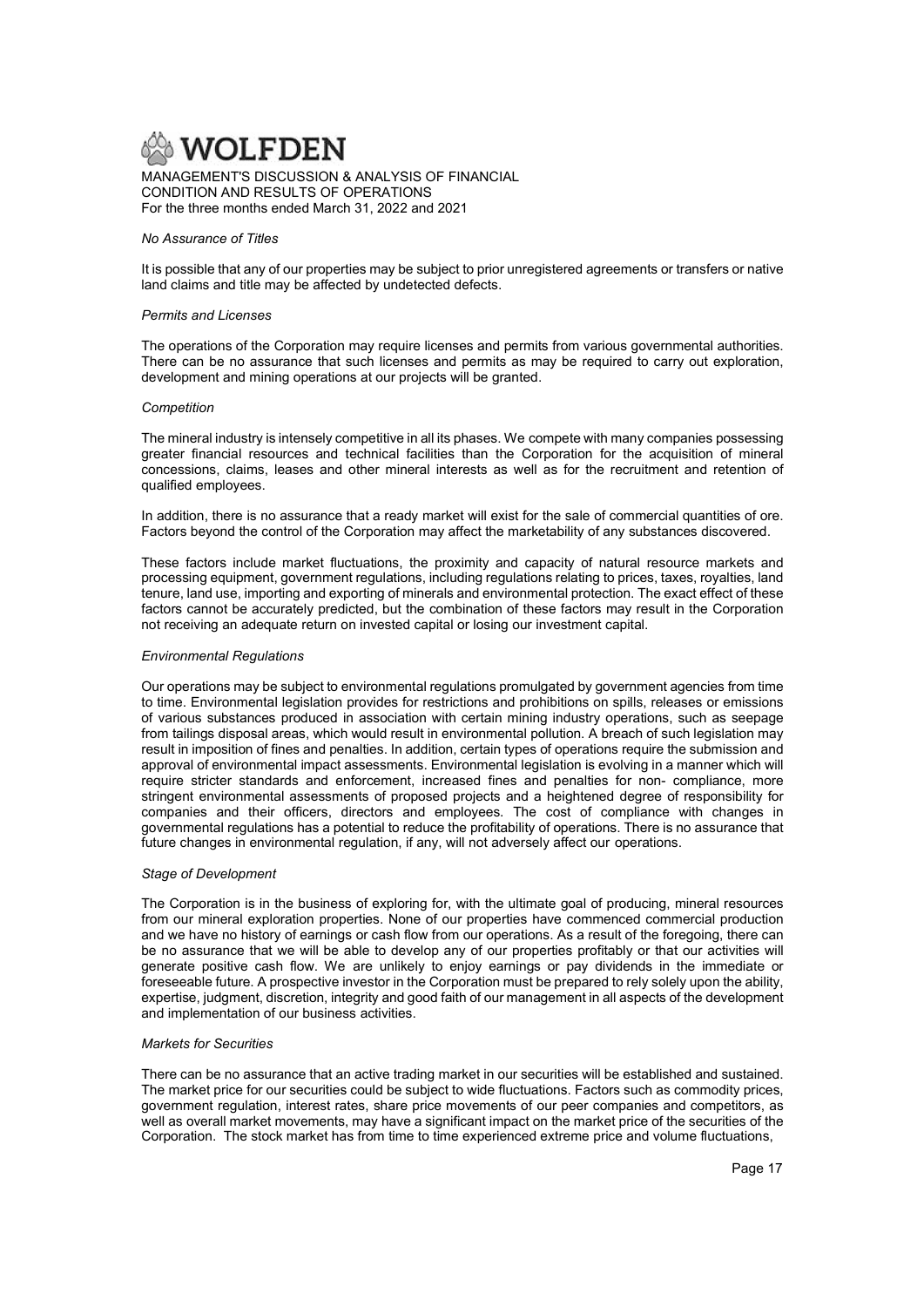

particularly in the mining sector, which have often been unrelated to the operating performance of particular companies.

## Reliance on Key Individuals

Our success depends to a certain degree upon certain key members of the management. It is expected that

these individuals will be a significant factor in our growth and success. The loss of the service of members of the management and certain key employees could have a material adverse effect on the Corporation.

#### Geopolitical Risks

The Corporation may be affected in varying degrees by government regulations with respect to, but not limited to, restrictions on future exploitation and production, price controls, export controls, currency availability, income taxes, delays in obtaining or the inability to obtain necessary permits, opposition to mining from environmental and other non-governmental organizations, expropriation of property, ownership of assets, environmental legislation, labour relations, limitations on mineral exports, increased financing costs, and site safety. In addition, legislative enactments may be delayed or announced without being enacted and future political action that may adversely affect the Corporation cannot be predicted. Any changes in regulations or shifts in political attitudes that may result, among other things, in significant changes to mining laws or any other national legal body of regulations or policies are beyond the control of the Corporation and may adversely affect its business. The possibility that future governments may adopt substantially different policies, which might extend to the expropriation of assets, cannot be ruled out.

## Health Epidemics and Outbreaks of Communicable Diseases

Wolfden's business could be adversely impacted by the effects of the novel coronavirus or other health epidemics and/or outbreaks of communicable diseases, which could significantly disrupt the Corporation's exploration and development activities and may have a material adverse effect on Corporation's business

## and financial condition.

The World Health Organization declared a global pandemic on March 2020 related to COVID-19. Global travel and workplace restrictions have been implemented as a result. The extent to which COVID-19 impacts the Corporation's business, including the Corporation's operations and the market for the Corporation's securities, will depend on future developments, which are highly uncertain and cannot be predicted at this time, including the duration, severity and scope of the coronavirus outbreak and the actions taken to contain or treat the outbreak. In particular, the continued or perceived spread of the coronavirus globally could materially and adversely impact the Corporation's business including, without limitation, employee health, workforce productivity, increased insurance premiums, limitations on travel, the availability of industry experts and personnel, stoppage or suspension of its operations in Maine and Canada including restrictions in board crossings, to development exploration and drill programs and/or the timing to process any related samples and other factors that will depend on future developments beyond the Corporation's control, which may have a material adverse effect on the Corporation's business, financial condition and results of operations.

Moreover, the actual and threatened spread of COVID-19 globally could also have a material adverse effect on the regional economies in which the Corporation operates, could negatively impact stock markets, including the trading price of the Wolfden Common Shares, could adversely impact the Corporation's ability to raise capital, could cause continued interest rate volatility and movements that could make obtaining financing more challenging or more expensive, could adversely affect global economies and financial markets resulting in an economic downturn that could have an adverse effect on the demand for base and precious metals and Wolfden's future prospects and could result in any operations affected by COVID-19 becoming subject to quarantine. Any of these developments, and others, could have a material adverse effect on the Corporation's business and results of operations. There can also be no assurance that the Wolfden's personnel and contractors will not be impacted by these pandemic diseases and ultimately see all or a portion of its operations suspended, workforce productivity reduced or incur increased medical costs and/or insurance premiums as a result of these health risks.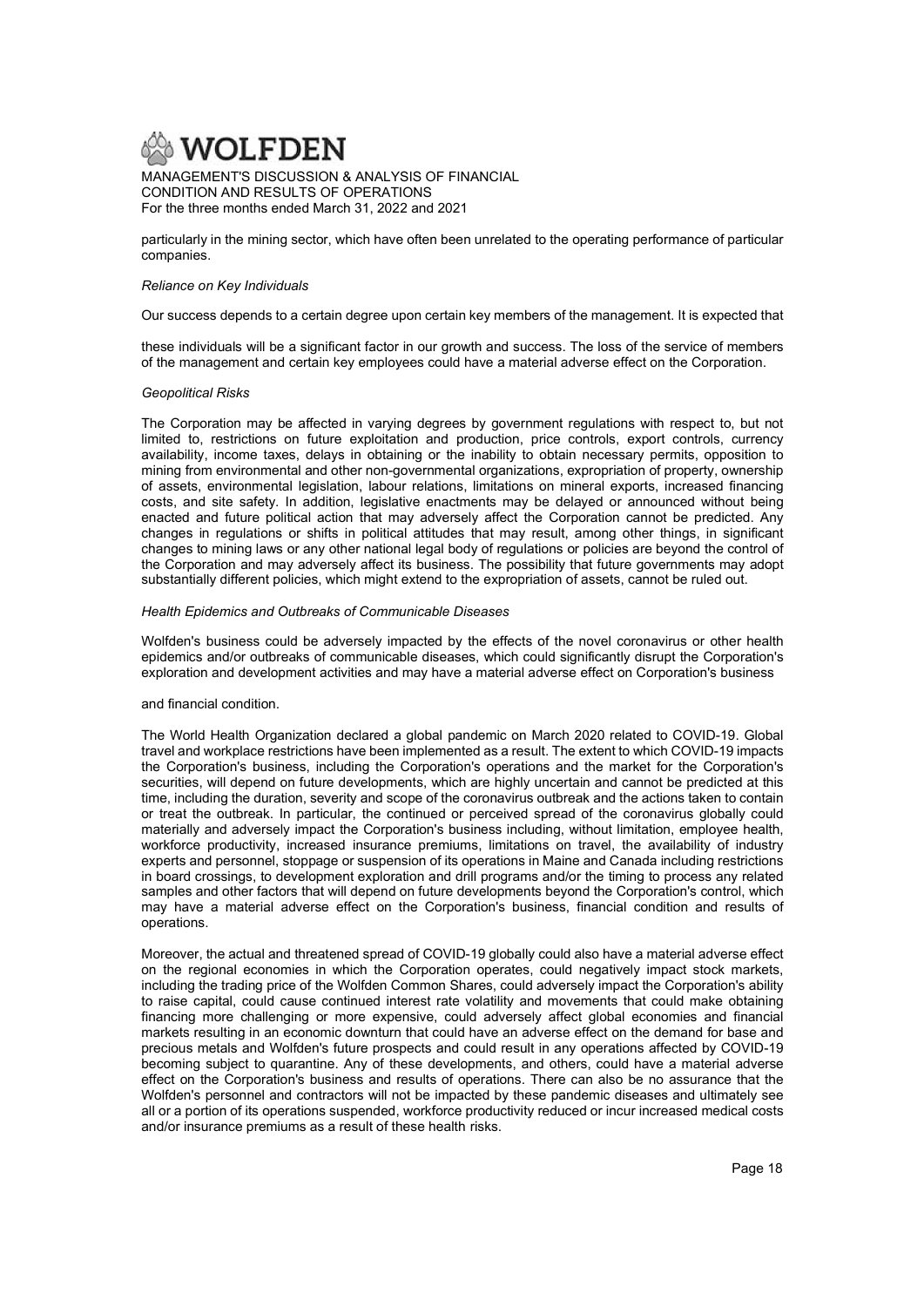

# Financial Instruments and Related Risks

The Corporation's operations include the acquisition and exploration of mineral properties in Canada. The Corporation examines the various financial risks to which it is exposed and assesses the impact and

likelihood of occurrence. These risks may include credit risk, liquidity risk, currency risk, interest rate risk and other risks. Where material, these risks are reviewed and monitored by the Board of Directors.

#### Credit risk

Counterparty credit risk is the risk that the financial benefits of contracts with a specific counterparty will be lost if a counterparty defaults on its obligations under the contract. This includes any cash amounts owed to the Corporation by those counterparties, less any amounts owed to the counterparty by the Corporation where a legal right of offset exists and also includes the fair values of contracts with individual counterparties which are recorded in the financial statements.

#### Trade credit risk

The Corporation closely monitors its financial assets and does not have any significant concentration of trade credit risk. The historical level of defaults is negligible and, as a result, the credit risk associated with trade receivables is considered to be negligible. Accounts receivable is made up of recoverable taxes which is deemed collectible and minimal risk.

#### Liquidity risk

Liquidity risk is the risk that the Corporation will not be able to meet its financial obligations as they fall due. The Corporation manages liquidity risk through the management of its capital structure.

Accounts payable and accrued liabilities are due within the current operating period.

#### Interest rate risk

Interest rate risk is the risk that the fair value or future cash flows of a financial instrument will fluctuate because of changes in market interest rates. The risk that the Corporation will realize a significant loss as a result of a decline in the fair market value is limited as the Corporation holds all of its funds in cash and guaranteed investment certificates.

#### Currency risk

The Corporation is exposed to the financial risk related to the fluctuation of foreign exchange rates. The functional and reporting currency of the Corporation is the Canadian dollar; however, it has operations located in the United States, and as such is subject to fluctuations in that currency. Changes in the currency exchange rates between the Canadian dollar relative to the US dollar could have an effect on the Corporation's results of operations, financial position or cash flows. The Corporation has not hedged its exposure to currency fluctuations.

The Corporation does not invest in derivatives to mitigate these risks.

## Management of Capital Risk

The Corporation manages its common shares, stock options and warrants as capital, that as at March 31, 2022 totaled \$ 41,422,837 (2021 - \$41,235,485). The Corporation's objectives when managing capital are to safeguard the Corporation's ability to continue as a going- concern in order to pursue the exploration of its mineral properties and to maintain a flexible capital structure which optimizes the costs of capital at an acceptable risk.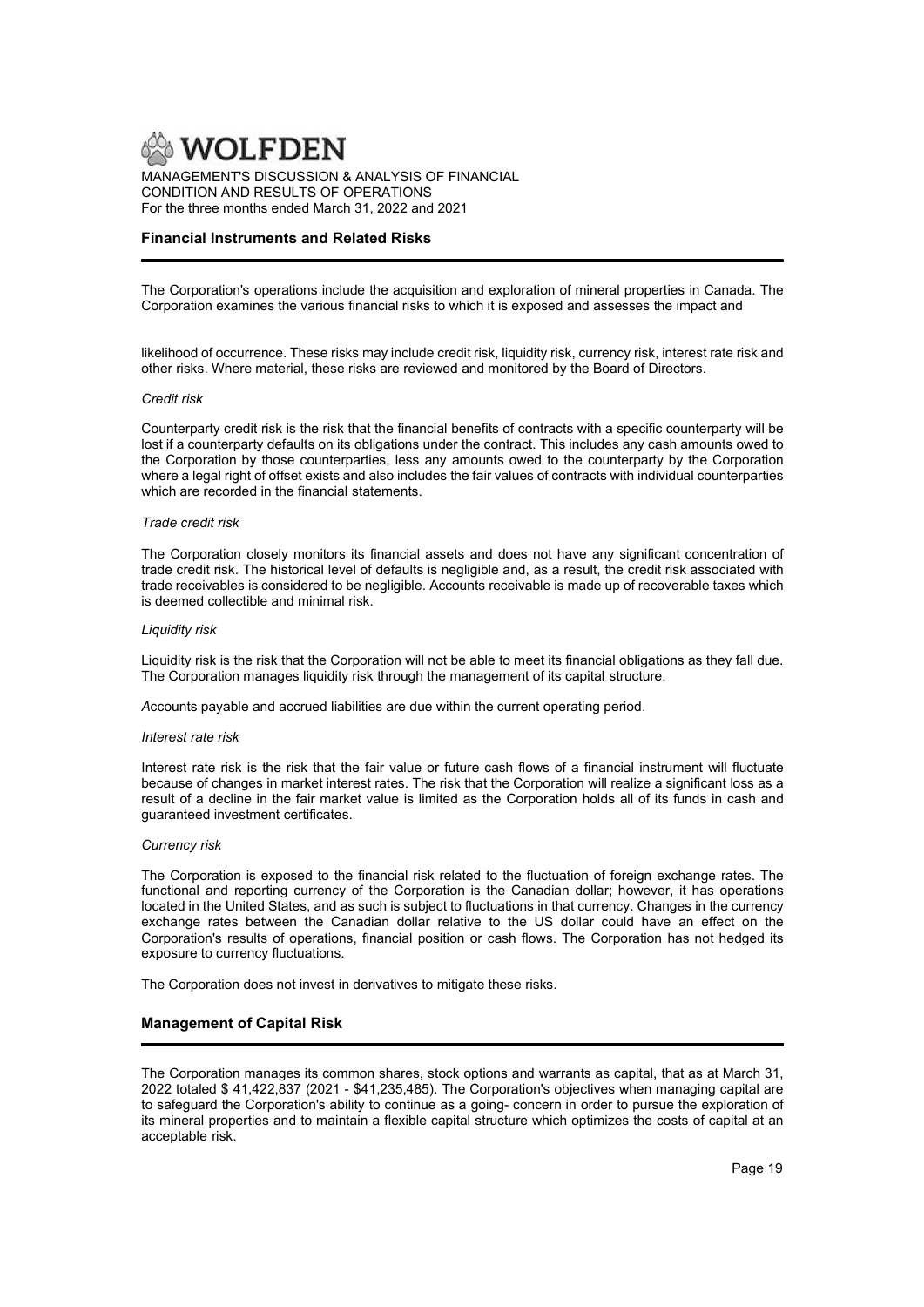

The Corporation manages the capital structure and makes adjustments to it in light of changes in economic conditions and the risk characteristics of the underlying assets. To maintain or adjust the capital structure, the Corporation may attempt to issue new shares and, acquire or dispose of assets.

In order to maximize ongoing exploration efforts, the Corporation does not pay out dividends. The Corporation's investment policy is to invest its short-term excess cash in highly liquid short-term interest-

bearing investments with short-term maturities, selected with regard to the expected timing of expenditures from continuing operations.

# COVID-19

The spread of COVID-19 has severely impacted many local economies around the globe. In many countries, including Canada and the United States, businesses are being forced to cease or limit operations for long or indefinite periods of time. Global stock markets have also experienced great volatility and a significant weakening. Governments and central banks have responded with monetary and fiscal interventions to stabilize economic conditions.

The Corporation has been monitoring the COVID-19 outbreak since March 2020 and the potential impact at all of its operations and has put measures in place to ensure the wellness of all of its employees and surrounding communities where the Corporation works while continuing to operate. Field work programs and the field work personnel were adjusted. Programs in Manitoba were deferred to due to localized outbreaks, and programs in Maine experienced some delays and cost increases due to cross border travel restrictions and requirements.

# Subsequent Events

There are no subsequent events to disclose.

# Off-Balance Sheet Arrangements

There are no off-balance sheet arrangements.

# Changes in Internal Control over Financial Reporting ("ICFR")

No changes occurred in the first quarter of 2022 of the Corporation's ICFR that have materially affected or are reasonably likely to materially affect the Corporation's ICFR.